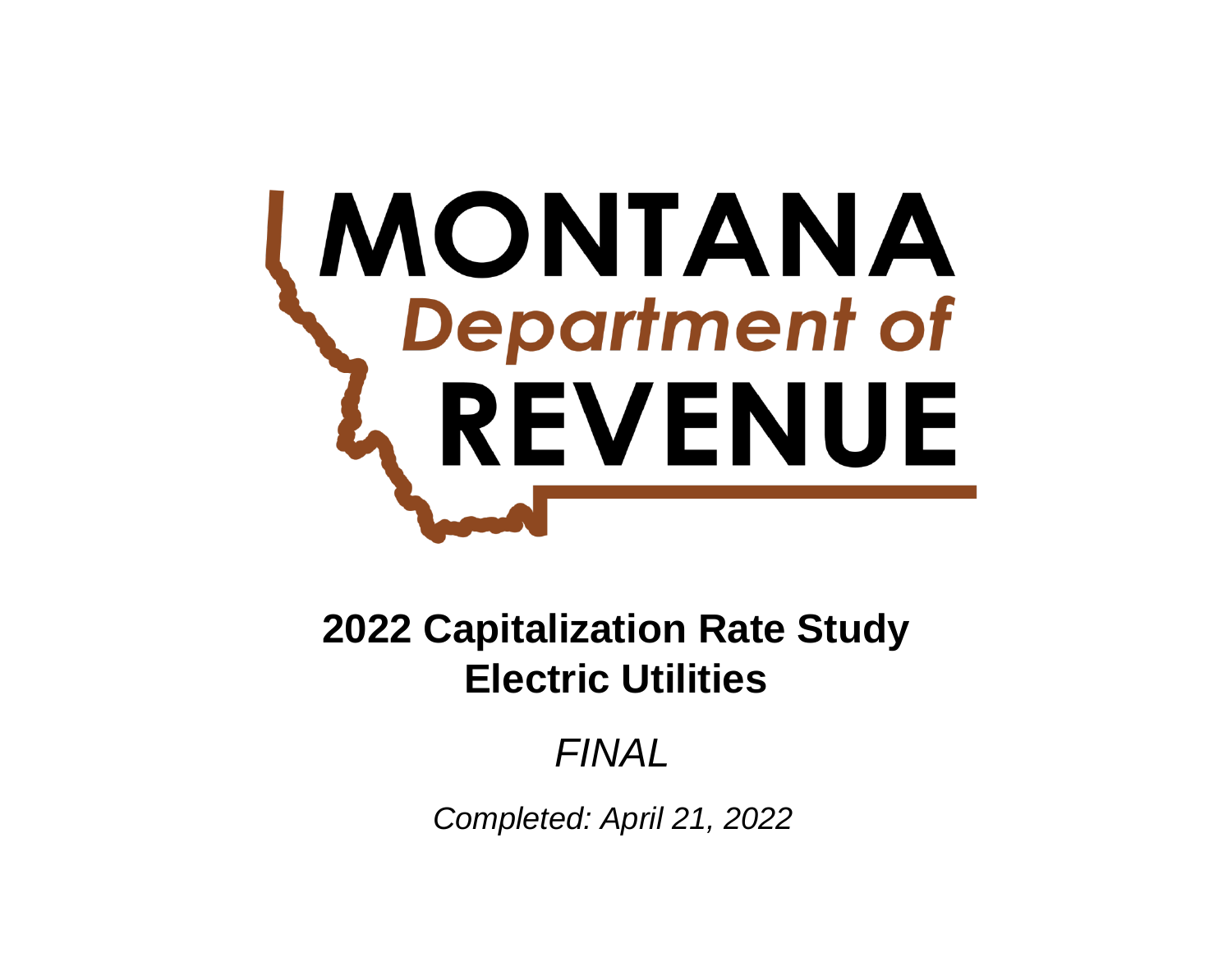#### **2022 Assessment Year Industry: Electric Utilities Yield Capitalization Rate Conclusion**

| Capital Structure <sup>[1]</sup>                                       |          |           |
|------------------------------------------------------------------------|----------|-----------|
| Equity                                                                 | 60.00%   |           |
| Debt                                                                   | 40.00%   |           |
| <b>Equity Cost of Capital</b>                                          |          | Weighting |
| Capital Asset Pricing Model - Ex Post <sup>[2]</sup>                   | 8.65%    | 25%       |
| Capital Asset Pricing Model - Ex Ante [2]                              | 7.26%    | 25%       |
| 3 Stage Dividend Discount Model - Dividends [3]                        | 8.30%    | 25%       |
| 3 Stage Dividend Discount Model - Earnings <sup>[3]</sup>              | 8.40%    | 25%       |
| <b>Weighted Average</b>                                                | 8.15%    | 100%      |
| Selected Cost of Equity                                                | 8.15%    |           |
|                                                                        |          |           |
| <b>Debt Cost of Capital</b>                                            |          | Weighting |
| A - Mergent's - Avg. YTM of A Rated Corporate Bonds <sup>[4]</sup>     | 3.04%    | $0\%$     |
| Baa - Mergent's - Avg. YTM of Baa Rated Corporate Bonds <sup>[4]</sup> | $3.37\%$ | 100%      |
| Ba - Avg of MTDOR Study, Bloomberg and Capital IQ <sup>[5]</sup>       | 5.31%    | $0\%$     |
| B - Avg of MTDOR Study, Bloomberg and Capital IQ <sup>[5]</sup>        | 7.81%    | 0%        |
| <b>Weighted Average</b>                                                | 3.37%    | 100%      |
| Selected Cost of Debt                                                  | 3.37%    |           |
|                                                                        |          |           |

## **Weighted Average Cost of Capital (WACC)**

| Source of<br><b>Capital</b> | Capital<br><b>Structure</b> | <b>Cost of Capital</b> | <b>Marginal Tax</b><br>Rate | <b>After-tax Cost</b><br>of Capital | <b>Weighted Cost</b> |
|-----------------------------|-----------------------------|------------------------|-----------------------------|-------------------------------------|----------------------|
| Equity                      | 60.00%                      | 8.15%                  |                             | 8.15%                               | 4.89%                |
| Debt                        | 40.00%                      | 3.37%                  | 24.00%                      | 2.56%                               | 1.02%                |
| <b>WACC</b>                 | 100.00%                     |                        |                             |                                     | 5.91%                |
| <b>WACC (Rounded)</b>       |                             |                        |                             |                                     | 5.95%                |

# Notes

[1] From worksheet: Capital Structure

[2] From worksheet: Capital Asset Pricing Model Summary

[3] From worksheet: Yield Equity Summary

[4] January 2022, Mergent Bond Record

[5] Average corporate bond yields from: Montana Department of Revenue High Yield Debt Study and Kroll Capitalization Rate Study.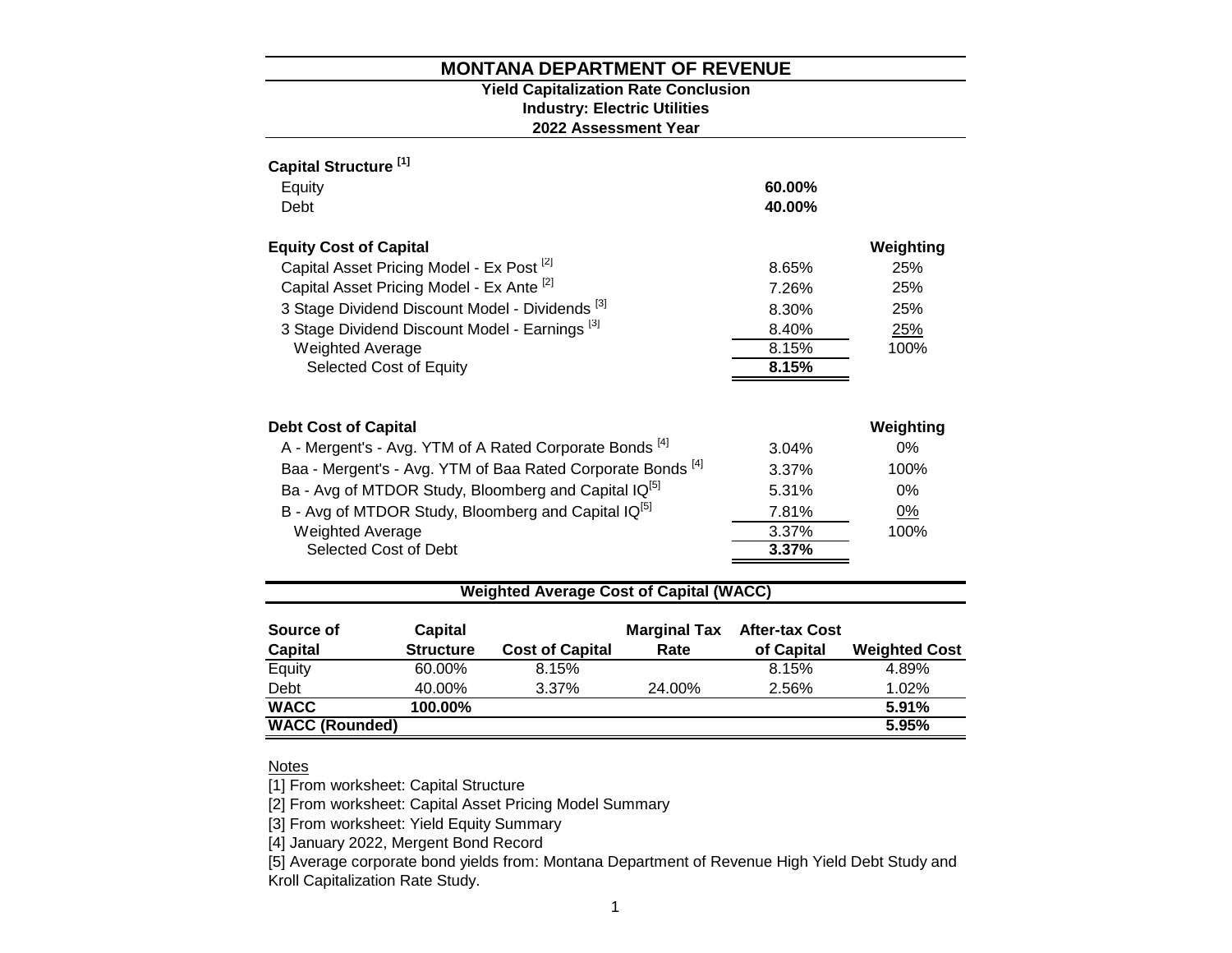#### **Direct Capitalization Rate Conclusion Industry: Electric Utilities 2022 Assessment Year**

| Capital Structure <sup>[1]</sup><br>Equity<br>Debt                         | 60.00%<br>40.00% |
|----------------------------------------------------------------------------|------------------|
| <b>Equity Capitalization Rate [2]</b><br>NOI After-tax<br><b>GCF</b>       | 4.90%<br>10.40%  |
| Debt Capitalization Rate <sup>[3]</sup><br><b>Calculated Current Yield</b> | 3.30%            |

| Source of<br><b>Capital</b> | <b>Capital</b><br><b>Structure</b> | <b>Capitalization</b><br>Rate | <b>Marginal Tax</b><br>Rate | After-tax<br><b>Capitalization</b><br>Rate | Weighted<br><b>Capitalization</b><br>Rate |
|-----------------------------|------------------------------------|-------------------------------|-----------------------------|--------------------------------------------|-------------------------------------------|
| Equity                      | 60.00%                             | 4.90%                         |                             | 4.90%                                      | 2.94%                                     |
| Debt                        | 40.00%                             | 3.30%                         | 24.00%                      | 2.51%                                      | 1.00%                                     |
| <b>Total</b>                | 100.00%                            |                               |                             |                                            | 3.94%                                     |
| <b>Total (Rounded)</b>      |                                    |                               |                             |                                            | 3.95%                                     |

## **GCF Direct Capitalization Rate - If Using Marginal Tax**

| Source of              | Capital          | <b>Capitalization</b> | <b>Marginal Tax</b> | After-tax<br><b>Capitalization</b> | Weighted<br><b>Capitalization</b> |
|------------------------|------------------|-----------------------|---------------------|------------------------------------|-----------------------------------|
| <b>Capital</b>         | <b>Structure</b> | Rate                  | Rate                | Rate                               | Rate                              |
| Equity                 | 60.00%           | 10.40%                |                     | 10.40%                             | 6.24%                             |
| Debt                   | 40.00%           | 3.30%                 | 24.00%              | 2.51%                              | 1.00%                             |
| <b>WACC</b>            | 100.00%          |                       |                     |                                    | 7.24%                             |
| <b>Total (Rounded)</b> |                  |                       |                     |                                    | 7.25%                             |

Notes:

[1] From worksheet: Capital Structure

[2] From worksheet: Direct Equity Summary

[3] From worksheet: Calculated Current Yield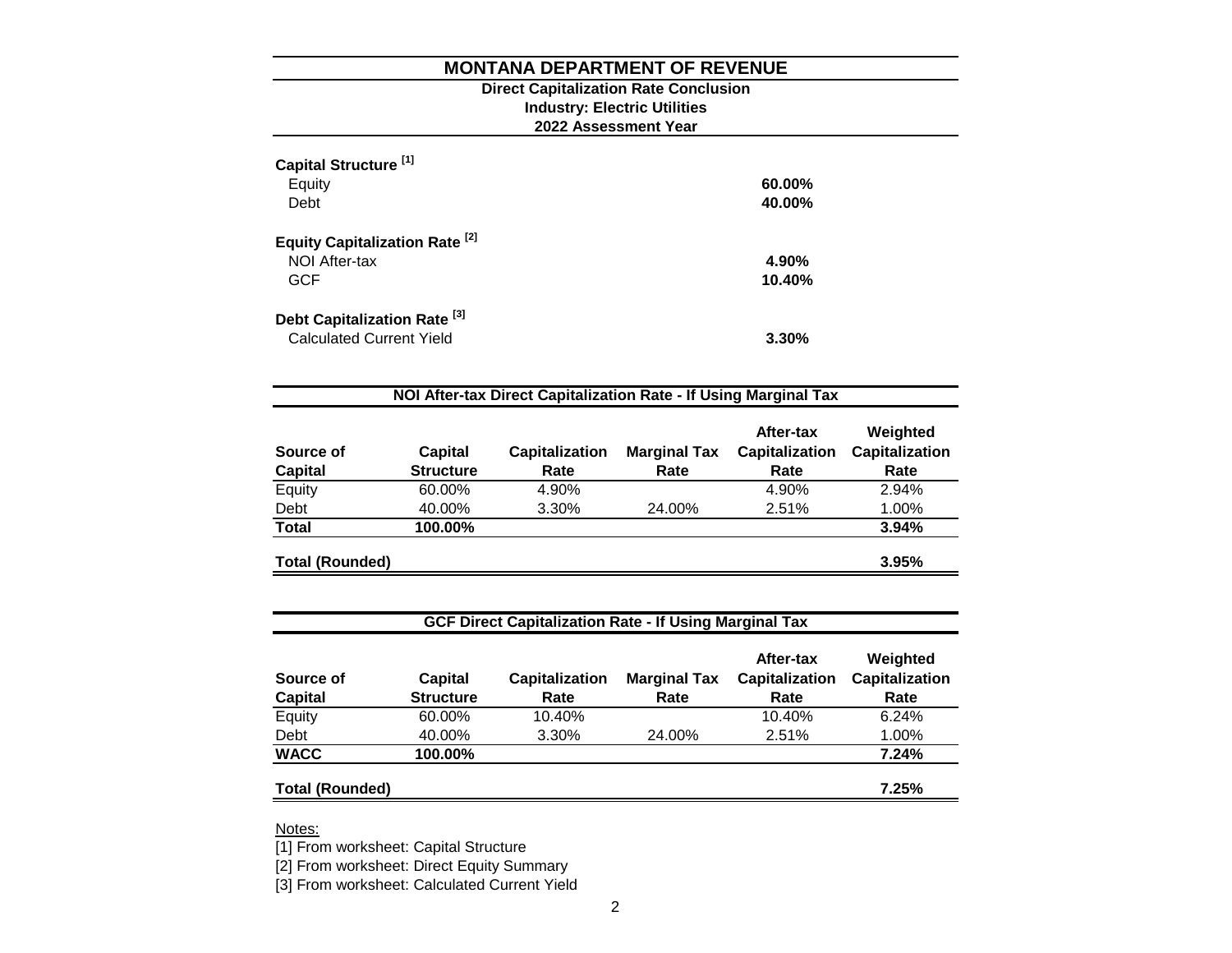#### **2022 Assessment Year Industry: Electric Utilities Direct Capitalization Rate Conclusion - Using Regulatory Tax Structure (Pre-Tax Debt)**

| Capital Structure <sup>[1]</sup><br>Equity<br>Debt                         | 60.00%<br>40.00% |
|----------------------------------------------------------------------------|------------------|
| Equity Capitalization Rate <sup>[2]</sup><br>NOI After-tax<br><b>GCF</b>   | 4.90%<br>10.40%  |
| Debt Capitalization Rate <sup>[3]</sup><br><b>Calculated Current Yield</b> | 3.30%            |

| Source of<br><b>Capital</b> | Capital<br><b>Structure</b> | <b>Capitalization</b><br>Rate | <b>Marginal Tax</b><br>Rate | After-tax<br><b>Capitalization</b><br>Rate | Weighted<br><b>Capitalization</b><br>Rate |
|-----------------------------|-----------------------------|-------------------------------|-----------------------------|--------------------------------------------|-------------------------------------------|
| Equity                      | 60.00%                      | 4.90%                         |                             | 4.90%                                      | 2.94%                                     |
| Debt                        | 40.00%                      | 3.30%                         |                             | 3.30%                                      | 1.32%                                     |
| <b>Total</b>                | 100.00%                     |                               |                             |                                            | 4.26%                                     |
| <b>Total (Rounded)</b>      |                             |                               |                             |                                            | 4.30%                                     |

# **GCF Direct Capitalization Rate - If Using Regulatory Tax Str.**

| Source of              | <b>Capital</b>   | <b>Capitalization</b> | <b>Marginal Tax</b> | After-tax<br><b>Capitalization</b> | Weighted<br><b>Capitalization</b> |
|------------------------|------------------|-----------------------|---------------------|------------------------------------|-----------------------------------|
| <b>Capital</b>         | <b>Structure</b> | Rate                  | Rate                | Rate                               | Rate                              |
| Equity                 | 60.00%           | 10.40%                |                     | 10.40%                             | 6.24%                             |
| Debt                   | 40.00%           | 3.30%                 |                     | 3.30%                              | 1.32%                             |
| <b>WACC</b>            | 100.00%          |                       |                     |                                    | 7.56%                             |
| <b>Total (Rounded)</b> |                  |                       |                     |                                    | 7.60%                             |

Notes:

[1] From worksheet: Capital Structure

[2] From worksheet: Direct Equity Summary

[3] From worksheet: Calculated Current Yield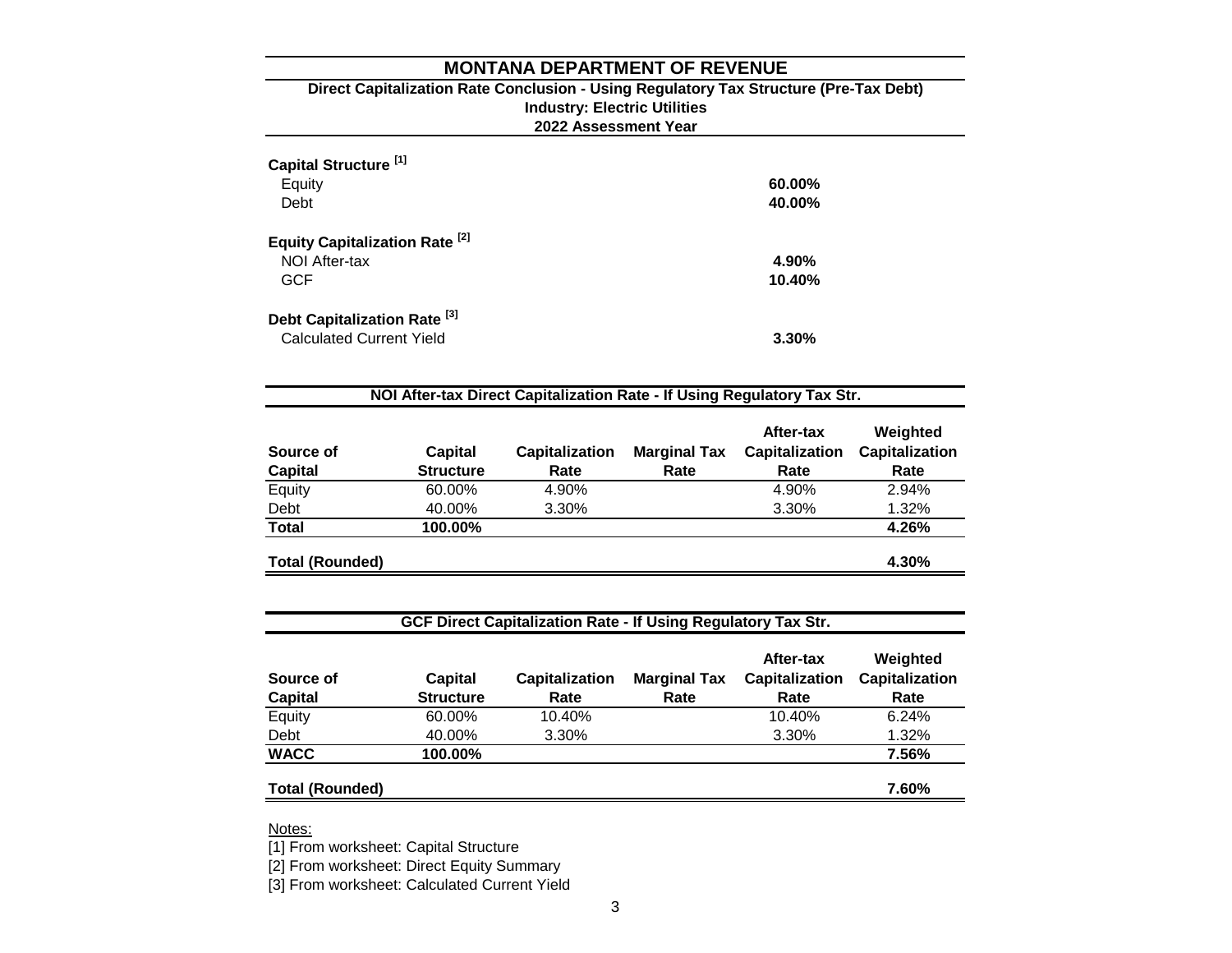#### **Selection of Guideline Companies**

#### **Industry: Electric Utilities**

#### **2022 Assessment Year**

#### **Screening Requirements:**

The universe of companies is all companies listed in Value Line under the Electric Utility (West) & (Central) industries.

Companies were then selected using the following screening criteria:

- 1. Primarily supplies electricity to residential and commercial customers.
- 2. Headquartered and primarily operated in the United States.

3. Regulated by a state commission.

4. Generation portfolio primarily composed of coal, natural gas, renewables, and/or hydroelectric.

5. Not engaged in material M&A activity.

|                      |                          |              |           | Generating   | <b>Consider as</b> |                         |            |       |
|----------------------|--------------------------|--------------|-----------|--------------|--------------------|-------------------------|------------|-------|
|                      | <b>Residential &amp;</b> |              |           | portfolio    | <b>Potential</b>   | <b>Not Engaged</b>      | Use as     |       |
|                      | Commercial               | Primarily in |           | sufficiently | Guideline          | in Material             | Guideline  |       |
| <b>Ticker Symbol</b> | <b>Sales</b>             | the US       | Regulated | compatible   | Company            | <b>M&amp;A Activity</b> | Company    | Note  |
| <b>AVA</b>           | 74%                      | Yes          | Yes       | Yes          | <b>Yes</b>         | Yes                     | Yes        |       |
| AEE                  | 75%                      | Yes          | Yes       | Yes          | Yes                | Yes                     | Yes        |       |
| AEP                  | 66%                      | Yes          | Yes       | No           |                    | No                      | No         | $[2]$ |
| <b>ALE</b>           | 20%                      |              |           |              | <b>No</b>          |                         |            |       |
| <b>BKH</b>           | 65%                      | Yes          | Yes       | Yes          | Yes                | Yes                     | Yes        |       |
| <b>CMS</b>           | 81%                      | Yes          | Yes       | No           | No                 |                         |            |       |
| <b>CNP</b>           |                          |              |           |              | No                 |                         |            | $[3]$ |
| <b>DTE</b>           | 80%                      | Yes          | Yes       |              |                    | No                      |            | $[4]$ |
| <b>EIX</b>           | 82%                      | Yes          | Yes       | <b>No</b>    | No                 |                         | No         |       |
| <b>ETR</b>           | 64%                      |              |           |              |                    |                         |            |       |
| <b>EVRG</b>          | 72%                      | Yes          | Yes       | Yes          | Yes                | Yes                     | Yes        |       |
| FTS.TO               |                          | No           |           |              |                    |                         |            |       |
| HE                   | 68%                      | Yes          | Yes       | <b>No</b>    | <b>No</b>          |                         | <b>No</b>  |       |
| <b>IDA</b>           | 64%                      | Yes          | Yes       | Yes          | Yes                | Yes                     | Yes        |       |
| LNT                  | 61%                      | Yes          | Yes       | Yes          | Yes                | Yes                     | <b>Yes</b> |       |
| <b>NWE</b>           | 86%                      | Yes          | Yes       | Yes          | Yes                | Yes                     | Yes        |       |
| <b>OGE</b>           | 64%                      | Yes          | Yes       | No           | <b>No</b>          |                         |            | $[5]$ |
| <b>OTTR</b>          | 64%                      | Yes          | Yes       |              | No                 |                         |            | [6]   |
| PNM                  | 75%                      |              |           |              |                    | <b>No</b>               | <b>No</b>  | $[1]$ |
| PNW                  | 89%                      | Yes          | Yes       | <b>No</b>    | <b>No</b>          |                         | No         |       |
| POR                  | 78%                      | Yes          | Yes       | Yes          | Yes                | Yes                     | Yes        |       |
| SRE                  |                          |              |           | No           | No                 |                         | No         |       |
| <b>WEC</b>           | 82%                      | Yes          | Yes       | Yes          | Yes                | Yes                     | Yes        |       |
| <b>XEL</b>           | 85%                      | Yes          | Yes       | Yes          | Yes                | Yes                     | <b>Yes</b> |       |

[1] PNM Resources and AVANGRID announced an amendment and extension of their merger agreement to April 20, 2023

[2] Has agreed to sell to Kentucky Power

[3] Owns 53.7% of Enable Midstream Partners, currently divesting

[4] Spun off midstream gas operations

[5] Purchases large amount of generation, trying to exit 25.5% ownwership in Enable Midstream Partners

[6] Plastics division accounts for 30% of operating income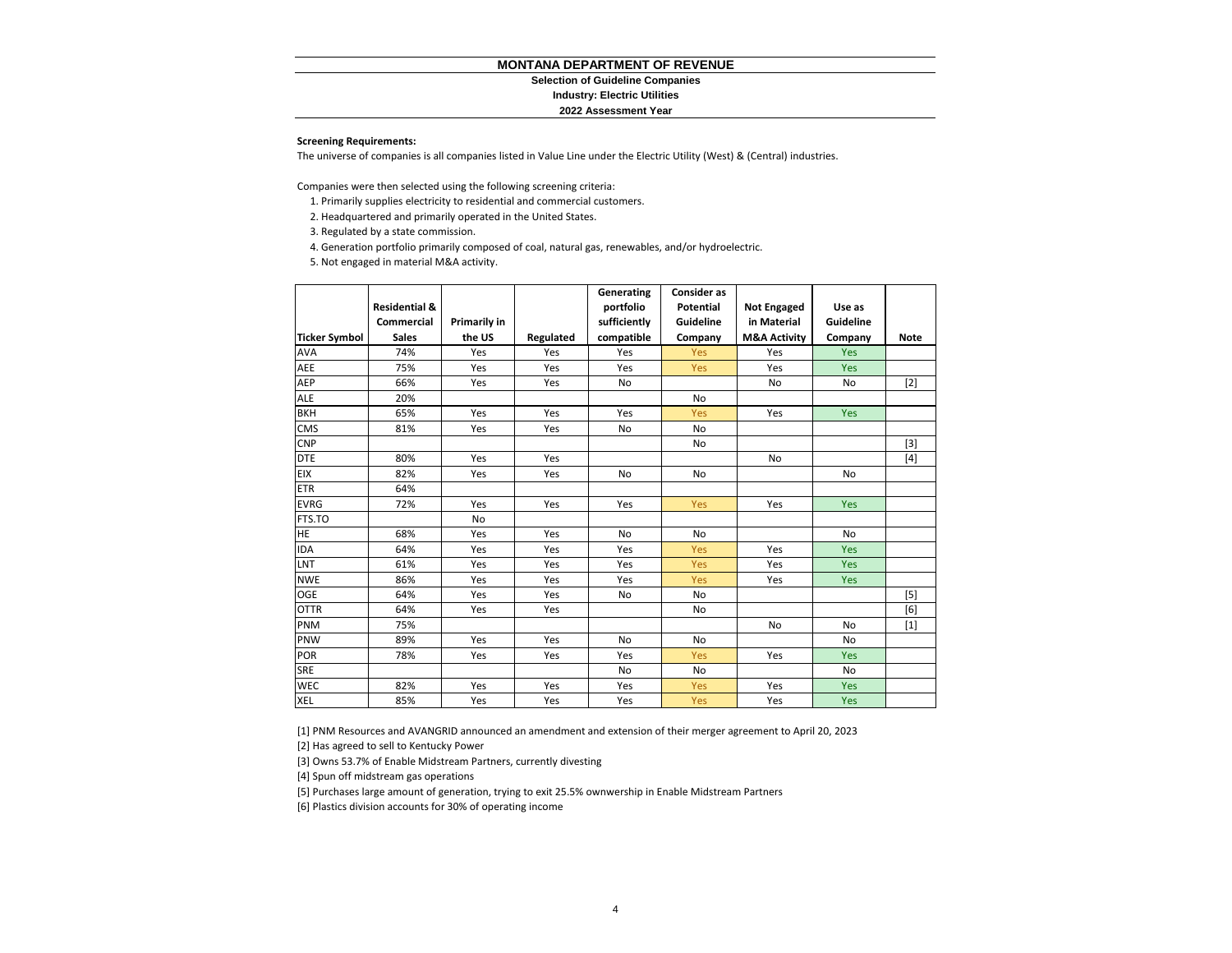#### **Support for Capital Structure Industry: Electric Utilities**

**2022 Assessment Year**

*(\$ and Shares Outstanding In Thousands, except per share amounts)*

| А                    | в                       | C               | D                | E.                     | Е              | G                | н                   |                     |                        | Κ                |          | М         | N         |
|----------------------|-------------------------|-----------------|------------------|------------------------|----------------|------------------|---------------------|---------------------|------------------------|------------------|----------|-----------|-----------|
|                      |                         |                 |                  |                        | End of<br>Year |                  |                     |                     |                        | Total<br>Common, |          |           |           |
|                      |                         |                 |                  |                        | <b>Closing</b> |                  |                     |                     |                        | Preferred, LT    |          |           |           |
|                      |                         | Industry        | <b>Financial</b> | <b>Shares</b>          | <b>Stock</b>   | <b>MV Common</b> | <b>MV Preferred</b> | <b>MV Long Term</b> | <b>PV of Operating</b> | Debt, & Op       |          | %         | % Debt &  |
| <b>Ticker</b>        | Company                 | Group           |                  | Strength   Outstanding | Price          | <b>Stock</b>     | <b>Stock</b>        | <b>Debt</b>         | Leases                 | Leases           | % Common | Preferred | Op Leases |
|                      |                         | Value Line      | Value Line       | 10- $K$                | Yahoo          | ExF              | $10-K$              | $10-K$              | 10-K                   | $G+H+I+J$        | G/K      | H/K       | (I+J)/K   |
|                      |                         |                 |                  |                        |                |                  | Note [1]            | Note [2]            |                        |                  |          |           |           |
| AEE                  | Ameren Corp.            | <b>UTILCENT</b> | <b>A</b>         | 257,725                | 89.01          | 22,940,083       | $\Omega$            | 14,521,000          | $\mathbf 0$            | 37,461,083       | 61%      | 0%        | 39%       |
| <b>AVA</b>           | Avista Corp.            | <b>UTILWEST</b> | $B++$            | 71,498                 | 42.49          | 3,037,930        |                     | 2,841,624           | 70,369                 | 5,949,923        | 51%      | 0%        | 49%       |
| <b>BKH</b>           | <b>Black Hills</b>      | <b>UTILWEST</b> | A                | 62,795                 | 70.57          | 4,431,421        |                     | 4,570,619           |                        | 9,002,040        | 49%      | 0%        | 51%       |
| <b>EVRG</b>          | Evergy, Inc.            | <b>UTILCENT</b> | $B++$            | 229,300                | 68.61          | 15,732,266       |                     | 12,236,800          | 84,000                 | 28,053,066       | 56%      | 0%        | 44%       |
| <b>IDA</b>           | IDACORP, Inc.           | <b>UTILWEST</b> | $A+$             | 50,516                 | 113.31         | 5,723,968        |                     | 2,381,172           | $\Omega$               | 8,105,140        | 71%      | 0%        | 29%       |
| LNT                  | <b>Alliant Energy</b>   | <b>UTILCENT</b> |                  | 250,475                | 61.47          | 15,396,670       |                     | 8,845,000           | 14,000                 | 24,255,670       | 63%      | 0%        | 37%       |
| <b>NWE</b>           | NorthWestern Corp.      | <b>UTILWEST</b> | $B++$            | 57,606                 | 57.16          | 3,292,773        |                     | 2,842,108           | $\Omega$               | 6,134,881        | 54%      | 0%        | 46%       |
| POR                  | <b>Portland General</b> | <b>UTILWEST</b> | $B++$            | 89,411                 | 52.92          | 4,731,609        |                     | 4,124,000           | 26,000                 | 8,881,609        | 53%      | 0%        | 47%       |
| <b>WEC</b>           | <b>WEC Energy Group</b> | <b>UTILCENT</b> | $A+$             | 315,435                | 97.07          | 30,619,230       |                     | 16,846,100          | 36,500                 | 47,501,830       | 64%      | 0%        | 36%       |
| <b>XEL</b>           | Xcel Energy Inc.        | <b>UTILWEST</b> | lA+              | 544,025                | 67.70          | 36,830,509       | 0                   | 26,237,000          | 1,351,000              | 64,418,509       | 57%      | 0%        | 43%       |
| <b>All Companies</b> |                         |                 |                  |                        |                | 142,736,460      | $\mathbf 0$         | 95,445,423          | 1,581,869              | 239,763,752      | 60%      | 0%        | 40%       |
| Average              |                         |                 |                  |                        |                |                  |                     |                     |                        |                  | 58%      | 0%        | 42%       |
| Median               |                         |                 |                  |                        |                |                  |                     |                     |                        |                  | 57%      | $0\%$     | 43%       |
|                      | <b>Trimmed Average</b>  |                 |                  |                        |                |                  |                     |                     |                        |                  | 58%      | 0%        | 42%       |
| High                 |                         |                 |                  |                        |                |                  |                     |                     |                        |                  | 71%      | 0%        | 51%       |
| Low                  |                         |                 |                  |                        |                |                  |                     |                     |                        |                  | 49%      | 0%        | 29%       |
| <b>Selected</b>      |                         |                 |                  |                        |                |                  |                     |                     |                        |                  | 60%      |           | 40%       |

| <b>Notes</b>                                                             |                     |     | Median |     |
|--------------------------------------------------------------------------|---------------------|-----|--------|-----|
| [1] Market value of preferred stock assumed to equal book value          | <b>Current Year</b> | 57% | 0%     | 43% |
| [2] Market value of debt is fair value of long term debt from 10-K notes | <b>Prior Year</b>   | 53% | 0%     | 47% |
|                                                                          | 2 Years Prior       | 60% | 0%     | 40% |
| MCA 15-1-210, rationale for changes to guideline companies:              | 3 Year Average      | 57% | 0%     | 43% |

Added AEE, EVRG, LNT, WEC from newly considered Utility Central Value Line Industry Group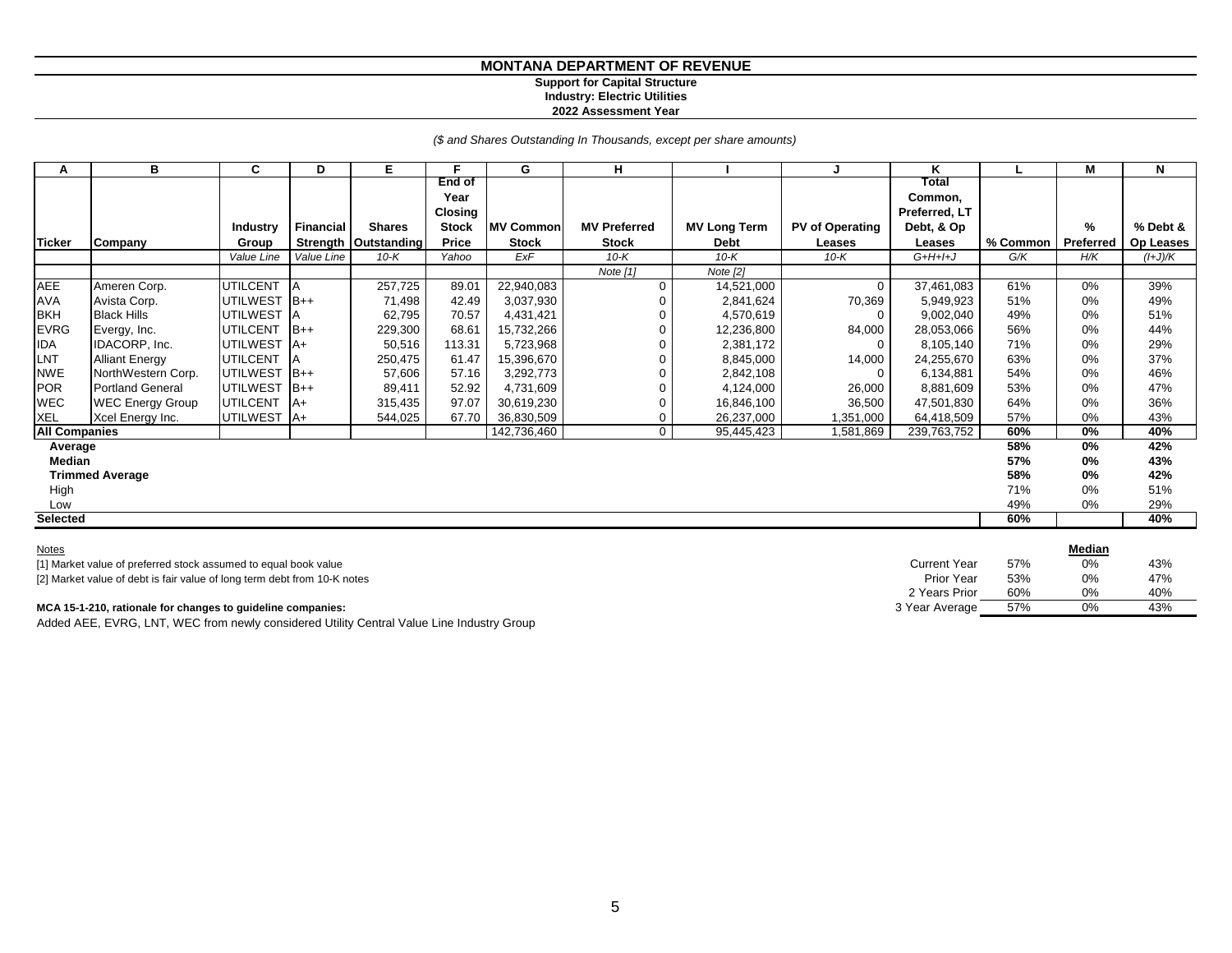#### **MONTANA DEPARTMENT OF REVENUE 2022 Assessment Year Industry: Electric Utilities Capital Asset Pricing Model (CAPM)**

#### *k e = R <sup>f</sup> + β x ERP*

|           |                                   | Ex Post | Ex Ante |
|-----------|-----------------------------------|---------|---------|
| $k_{e}$   | Cost of Equity                    | 8.65%   | 7.26%   |
| $R_f =$   | <b>Risk Free Rate</b>             | 1.94%   | 1.94%   |
| $\beta =$ | Beta                              | 0.90    | 0.90    |
| $ERP =$   | Equity Risk Premium $(R_m - R_f)$ | 7.46%   | 5.91%   |
| $R_m =$   | Market Rate of Return             | 9.40%   | 7.85%   |

#### **Risk Free Rate Measures (R<sup>f</sup> ):**

| The Value Line Investment Survey: Selection & Opinion <sup>[1]</sup>                 |       |
|--------------------------------------------------------------------------------------|-------|
| January 7, 2022 Page 2089                                                            |       |
| Selected Yields on Taxable U.S. Treasury Securities as of 12/27/21                   |       |
| 10-year                                                                              | 1.48% |
| 30-year                                                                              | 1.88% |
| Federal Reserve Statistical Release <sup>[2]</sup>                                   |       |
| U.S. government securities, Treasury constant maturities, Nominal, December 31, 2021 |       |
| 10-year                                                                              | 1.52% |
| 20-year                                                                              | 1.94% |
| 30-year                                                                              | 1.90% |
| <b>Risk Free Rate Selected</b>                                                       | 1.94% |
| Notes                                                                                |       |
| [1] "Value Line Selection & Opinion", Value Line (January 7, 2022)                   |       |
| [2] https://www.federalreserve.gov/datadownload/Choose.aspx?rel=H.15                 |       |
| Ex Post - Equity Risk Premium Measures (ERP = Rm - Rf)                               |       |
| Duff & Phelps, 2022 Cost of Capital Navigator                                        |       |

|                                             |                 | $R_m$ | R٠       | <b>ERP</b> |
|---------------------------------------------|-----------------|-------|----------|------------|
| ERP "Historical" - Ex Post                  | Arithmetic Avg. | 9.40% | 1.94%    | 7.46%      |
| ERP "Supply-side" - Ex Post                 | Arithmetic Avg. | 8.16% | $1.94\%$ | 6.22%      |
| <b>Ex Post Equity Risk Premium Selected</b> |                 | 9.40% | 1.94%    | 7.46%      |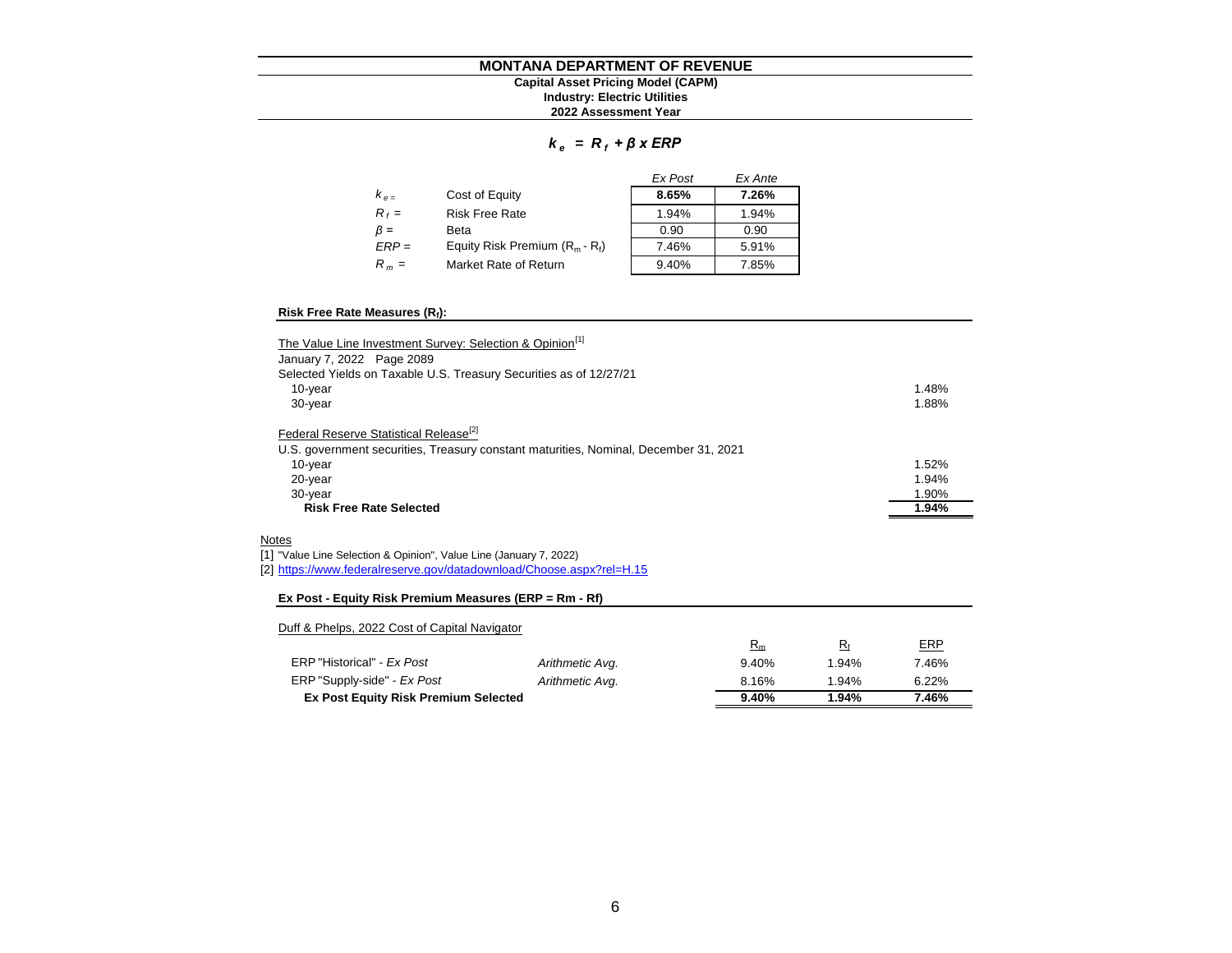#### **Industry: Electric Utilities Capital Asset Pricing Model (CAPM)**

#### **2022 Assessment Year**

#### *k e = R <sup>f</sup> + β x ERP*

|  | Ex Ante - Equity Risk Premium Measures (ERP = Rm - Rf) |
|--|--------------------------------------------------------|
|--|--------------------------------------------------------|

| <b>Equity Risk Premium Selected</b>                       | 7.85% | 1.94%       | 5.91%      |
|-----------------------------------------------------------|-------|-------------|------------|
|                                                           |       |             |            |
| Low                                                       | 5.76% |             | 4.24%      |
| High                                                      | 8.05% |             | 6.11%      |
| Median                                                    | 7.21% |             | 5.20%      |
| Average                                                   | 7.06% |             | 5.19%      |
|                                                           | $R_m$ | $R_{\rm f}$ | <b>ERP</b> |
| Implied Premium (FCFE with sustainable payout) - Ex Ante  | 6.42% | 1.52%       | 4.90%      |
| Implied Premium (FCFE) - Ex Ante                          | 5.76% | 1.52%       | 4.24%      |
|                                                           | $R_m$ | $R_{\rm f}$ | ERP        |
| Damodaran Implied ERP (Jan 5, 2022)                       |       |             |            |
|                                                           |       |             |            |
| ERP "Conditional" - Ex Ante                               | 8.00% | 2.50%       | 5.50%      |
|                                                           | $R_m$ | $R_{\rm f}$ | ERP        |
| Duff & Phelps, 2022 Cost of Capital Navigator             |       |             |            |
| ERP - Ex Ante                                             | 8.05% | 1.94%       | 6.11%      |
|                                                           | $R_m$ | $R_{\rm f}$ | ERP        |
| DOR 3 Stage Dividend Growth Model, S & P 500, See Exhibit |       |             |            |
|                                                           |       |             |            |

#### **Notes**

 $[4]$  R<sub>m</sub> estimated using selected Risk Free Rate (R<sub>f</sub>)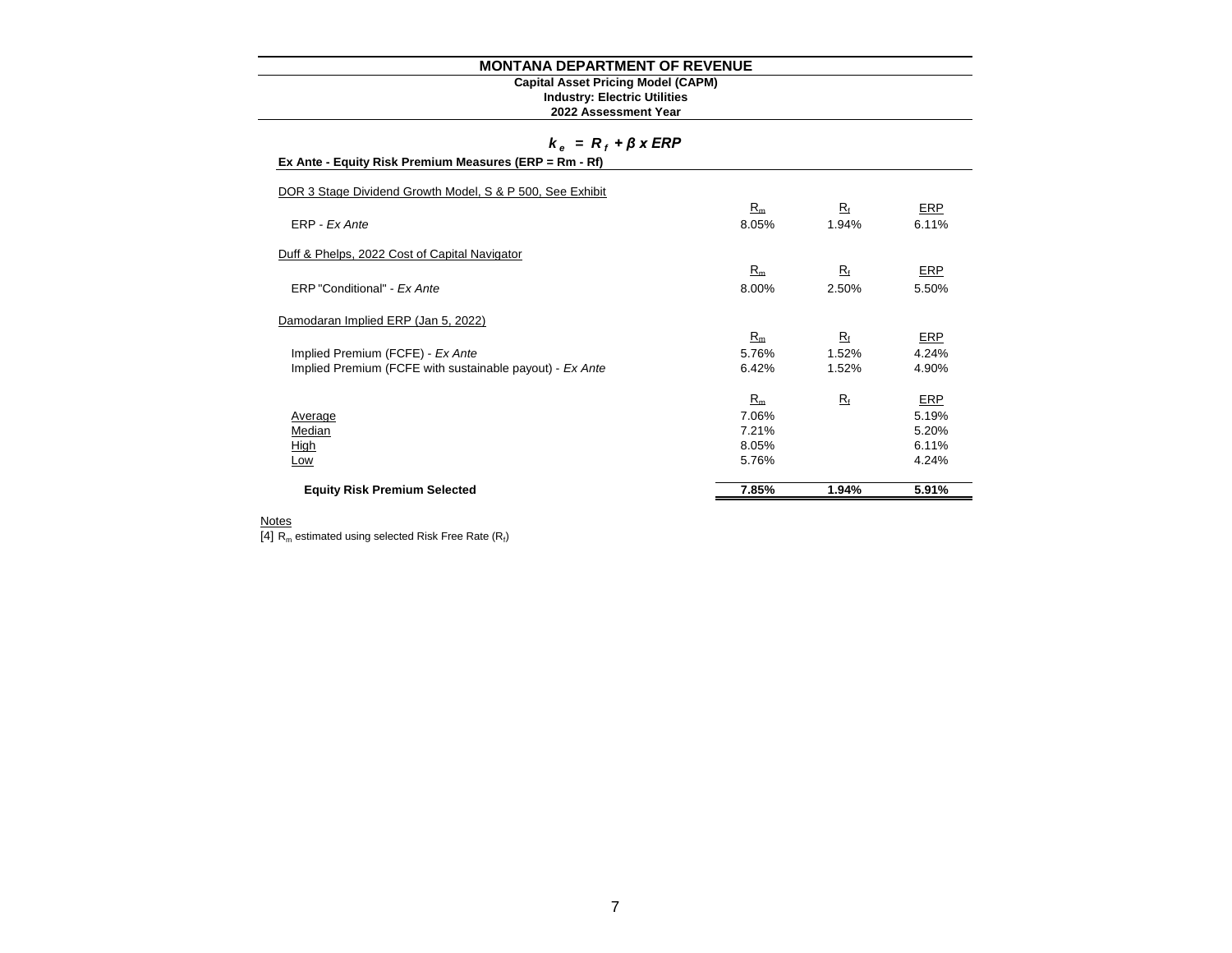**2022 Assessment Year Industry: Electric Utilities Support for Beta Selection in CAPM**

| A                      | в                       | C               | D                | Е           |  |  |  |  |
|------------------------|-------------------------|-----------------|------------------|-------------|--|--|--|--|
|                        |                         | <b>Industry</b> | <b>Financial</b> |             |  |  |  |  |
| <b>Ticker</b>          | Company                 | Group           | <b>Strength</b>  | <b>Beta</b> |  |  |  |  |
|                        |                         | Value Line      | Value Line       | Value Line  |  |  |  |  |
| <b>AEE</b>             | Ameren Corp.            | <b>UTILCENT</b> | Α                | 0.80        |  |  |  |  |
| <b>AVA</b>             | Avista Corp.            | <b>UTILWEST</b> | B++              | 0.95        |  |  |  |  |
| <b>BKH</b>             | <b>Black Hills</b>      | <b>UTILWEST</b> | Α                | 1.00        |  |  |  |  |
| <b>EVRG</b>            | Evergy, Inc.            | <b>UTILCENT</b> | B++              | 0.95        |  |  |  |  |
| <b>IDA</b>             | IDACORP, Inc.           | <b>UTILWEST</b> | A+               | 0.80        |  |  |  |  |
| <b>LNT</b>             | <b>Alliant Energy</b>   | <b>UTILCENT</b> | A                | 0.85        |  |  |  |  |
| <b>NWE</b>             | NorthWestern Corp.      | <b>UTILWEST</b> | B++              | 0.95        |  |  |  |  |
| <b>POR</b>             | <b>Portland General</b> | <b>UTILWEST</b> | $B++$            | 0.85        |  |  |  |  |
| <b>WEC</b>             | <b>WEC Energy Group</b> | <b>UTILCENT</b> | A+               | 0.80        |  |  |  |  |
| <b>XEL</b>             | Xcel Energy Inc.        | <b>UTILWEST</b> | A+               | 0.80        |  |  |  |  |
| Average                |                         |                 |                  | 0.88        |  |  |  |  |
| <b>Median</b>          |                         |                 |                  | 0.85        |  |  |  |  |
| <b>Trimmed Average</b> |                         |                 |                  | 0.87        |  |  |  |  |
| High                   |                         |                 |                  |             |  |  |  |  |
| Low                    |                         |                 |                  | 0.80        |  |  |  |  |
| <b>Selected</b>        |                         |                 |                  | 0.90        |  |  |  |  |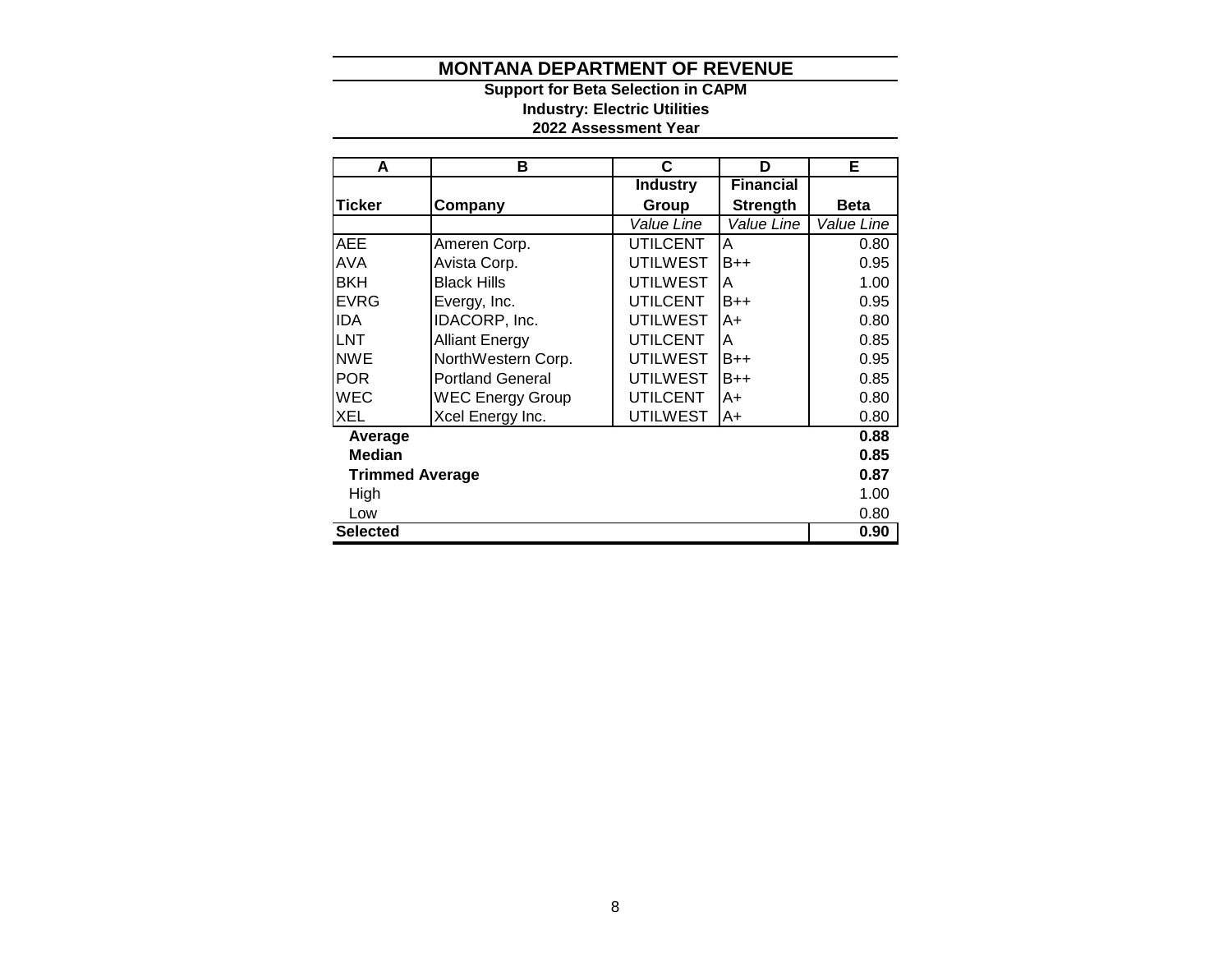#### **Inflation & Real Growth Industry: Electric Utilities**

#### **2022 Assessment Year**

|                                                   |                           |                             |                          |       | <b>Nominal Growth</b> |
|---------------------------------------------------|---------------------------|-----------------------------|--------------------------|-------|-----------------------|
| А                                                 | в                         | C                           | D                        | Е     | F                     |
| <b>Source Description</b>                         | <b>Inflation</b><br>(CPI) | <b>Real Growth</b><br>(GDP) | <b>Nominal</b><br>Growth | Low   | High                  |
| Livingston Survey <sup>[1]</sup>                  | 2.44%                     | 2.21%                       | 4.65%                    |       |                       |
| Survey of Professional Forecasters <sup>[2]</sup> | 2.49%                     | 2.25%                       | 4.74%                    |       |                       |
| Congressional Budget Office <sup>[3]</sup>        |                           |                             |                          |       |                       |
| Average                                           | 2.47%                     | 2.23%                       | 4.70%                    |       |                       |
| Median                                            | 2.47%                     | 2.23%                       | 4.70%                    |       |                       |
| High                                              | 2.49%                     | 2.25%                       | 4.74%                    |       |                       |
| Low                                               | 2.44%                     | 2.21%                       | 4.65%                    |       |                       |
| <b>Selected</b>                                   | 2.45%                     | 2.25%                       | 4.70%                    | 4.65% | 4.74%                 |

| <b>Inflationary Trend Factors</b> |                  |                                                     |                                                    |                                   |                                                            |                                       |
|-----------------------------------|------------------|-----------------------------------------------------|----------------------------------------------------|-----------------------------------|------------------------------------------------------------|---------------------------------------|
| Year                              | Dec. CPI-U Index | Percent<br>Change<br><b>From</b><br><b>Previous</b> | Dec. to Dec.<br><b>Conversion</b><br><b>Factor</b> | Annual Avg.<br><b>CPI-U Index</b> | <b>Percent</b><br>Change<br><b>From</b><br><b>Previous</b> | Annual<br>Conversion<br><b>Factor</b> |
|                                   | Note [5]         | Note [6]                                            | Note [7]                                           | Note [5]                          | Note [6]                                                   | Note [7]                              |
| 2011                              | 225.672          | 2.9%                                                | 1.2354                                             | 224.939                           | 3.1%                                                       | 1.2046                                |
| 2012                              | 229.601          | 1.7%                                                | 1.2143                                             | 229.594                           | 2.0%                                                       | 1.1802                                |
| 2013                              | 233.049          | 1.5%                                                | 1.1963                                             | 232.957                           | 1.4%                                                       | 1.1632                                |
| 2014                              | 234.812          | 0.8%                                                | 1.1873                                             | 236.736                           | 1.6%                                                       | 1.1446                                |
| 2015                              | 236.525          | 0.7%                                                | 1.1787                                             | 237.017                           | 0.1%                                                       | 1.1433                                |
| 2016                              | 241.432          | 2.0%                                                | 1.1548                                             | 240.007                           | 1.2%                                                       | 1.1290                                |
| 2017                              | 246.524          | 2.1%                                                | 1.1309                                             | 245.120                           | 2.1%                                                       | 1.1055                                |
| 2018                              | 251.233          | 1.9%                                                | 1.1097                                             | 251.107                           | 2.4%                                                       | 1.0791                                |
| 2019                              | 256.974          | 2.2%                                                | 1.0849                                             | 255.657                           | 1.8%                                                       | 1.0599                                |
| 2020                              | 260.474          | 1.3%                                                | 1.0704                                             | 258.811                           | 1.2%                                                       | 1.0470                                |
| 2021                              | 278.802          | 6.6%                                                | 1.0000                                             | 270.970                           | 4.5%                                                       | 1.0000                                |

**Notes** 

[1] Federal Reserve Bank of Philadelphia The Livingston Survey December 17, 2021 Table 3 Inflation Rate and Real GDP mean

<https://www.philadelphiafed.org/research-and-data/real-time-center/livingston-survey>

[2] Federal Reserve Bank of Philadelphia Survey of Professional Forecasters February 11, 2022 Table 8 and Table 9 Average over next 10-Year mean

<https://www.philadelphiafed.org/surveys-and-data/real-time-data-research/survey-of-professional-forecasters> [3] Not available at study date

<https://www.cbo.gov/about/products/budget-economic-data#4>

[5] Historical Consumer Price Index for All Urban Consumers (CPI-U): U.S. city average, all items, index averages (1982-84=100, unless otherwise noted)

<https://www.bls.gov/cpi/tables/supplemental-files/historical-cpi-u-202001.pdf>

[6] (Row year - Previous Year) / Row Year

[7] Most current year / Row year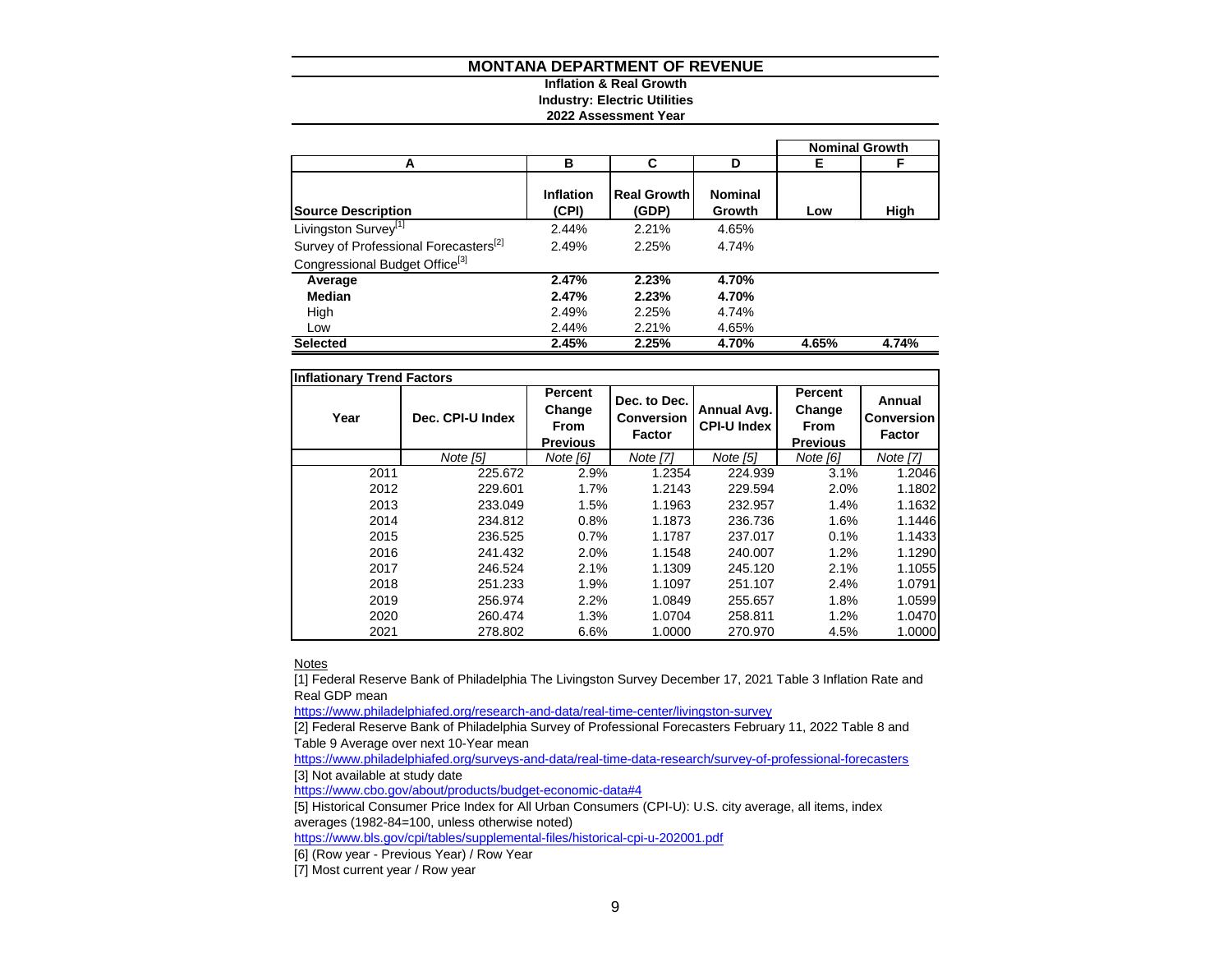# **3 Stage Dividend Discount Model (DDM)**

**Industry: Electric Utilities**

**2022 Assessment Year**

**ke = (D<sup>1</sup> / P<sup>0</sup> ) + g**

**ke =** Cost of Equity

**D1 =** Expected Dividend

**P0 =** Current Price Per Share

**g =** Sustainable Long-Term Growth

| A                      | В                       | C                     | D               | E                      | F                          | G                          | н                     |                       |
|------------------------|-------------------------|-----------------------|-----------------|------------------------|----------------------------|----------------------------|-----------------------|-----------------------|
|                        |                         | 2021                  | <b>2022 Est</b> |                        | <b>Sustainable</b>         | <b>Sustainable</b>         | <b>Cost of Equity</b> | <b>Cost of Equity</b> |
|                        |                         | <b>Year End Stock</b> | Div'ds Decl'd   | <b>Expected Equity</b> | Long-Term                  | Long-Term                  | <b>Dividend</b>       | <b>Earnings</b>       |
| <b>Ticker</b>          | Company                 | <b>Price</b>          | per sh          | <b>Payout Yield</b>    | Growth Rate <sup>[1]</sup> | Growth Rate <sup>[1]</sup> | Growth                | Growth                |
|                        |                         | Yahoo                 | Value Line      | D/C                    | <b>Dividends</b>           | Earnings                   | $E+F$                 | $E+G$                 |
|                        |                         | $P_0$                 | $D_1$           | $D_1/P_0$              | g                          | g                          | $k_e$                 | $k_e$                 |
| <b>AEE</b>             | Ameren Corp.            | 89.01                 | 2.34            | 2.63%                  | 5.78%                      | 5.53%                      | 8.41%                 | 8.16%                 |
| <b>AVA</b>             | Avista Corp.            | 42.49                 | 1.76            | 4.14%                  | 4.53%                      | 7.89%                      | 8.67%                 | 12.03%                |
| <b>BKH</b>             | <b>Black Hills</b>      | 70.57                 | 2.41            | 3.42%                  | 4.89%                      | 5.04%                      | 8.30%                 | 8.45%                 |
| <b>EVRG</b>            | Evergy, Inc.            | 68.61                 | 2.33            | 3.40%                  | 5.75%                      | 5.38%                      | 9.14%                 | 8.77%                 |
| <b>IDA</b>             | IDACORP, Inc.           | 113.31                | 3.05            | 2.69%                  | 5.47%                      | 4.48%                      | 8.16%                 | 7.17%                 |
| LNT                    | <b>Alliant Energy</b>   | 61.47                 | 1.71            | 2.78%                  | 5.31%                      | 5.10%                      | 8.09%                 | 7.88%                 |
| <b>NWE</b>             | NorthWestern Corp.      | 57.16                 | 2.52            | 4.41%                  | 3.29%                      | 4.26%                      | 7.70%                 | 8.67%                 |
| <b>POR</b>             | Portland General        | 52.92                 | 1.80            | 3.40%                  | 4.95%                      | 4.35%                      | 8.35%                 | 7.75%                 |
| <b>WEC</b>             | <b>WEC Energy Group</b> | 97.07                 | 2.89            | 2.98%                  | 5.27%                      | 5.44%                      | 8.25%                 | 8.42%                 |
| <b>XEL</b>             | Xcel Energy Inc.        | 67.70                 | 1.94            | 2.87%                  | 5.15%                      | 5.46%                      | 8.02%                 | 8.33%                 |
| Average                |                         |                       |                 |                        |                            |                            | 8.31%                 | 8.56%                 |
| Median                 |                         |                       |                 |                        |                            |                            | 8.28%                 | 8.37%                 |
| <b>Trimmed Average</b> |                         |                       |                 |                        |                            |                            | 8.28%                 | 8.31%                 |
| High                   |                         |                       |                 |                        |                            |                            | 9.14%                 | 12.03%                |
| Low                    |                         |                       |                 |                        |                            |                            | 7.70%                 | 7.17%                 |
| <b>Selected</b>        |                         |                       |                 |                        |                            |                            | 8.30%                 | 8.40%                 |

**Notes** 

[1] From worksheet: DDM Sustainable Long-Term Growth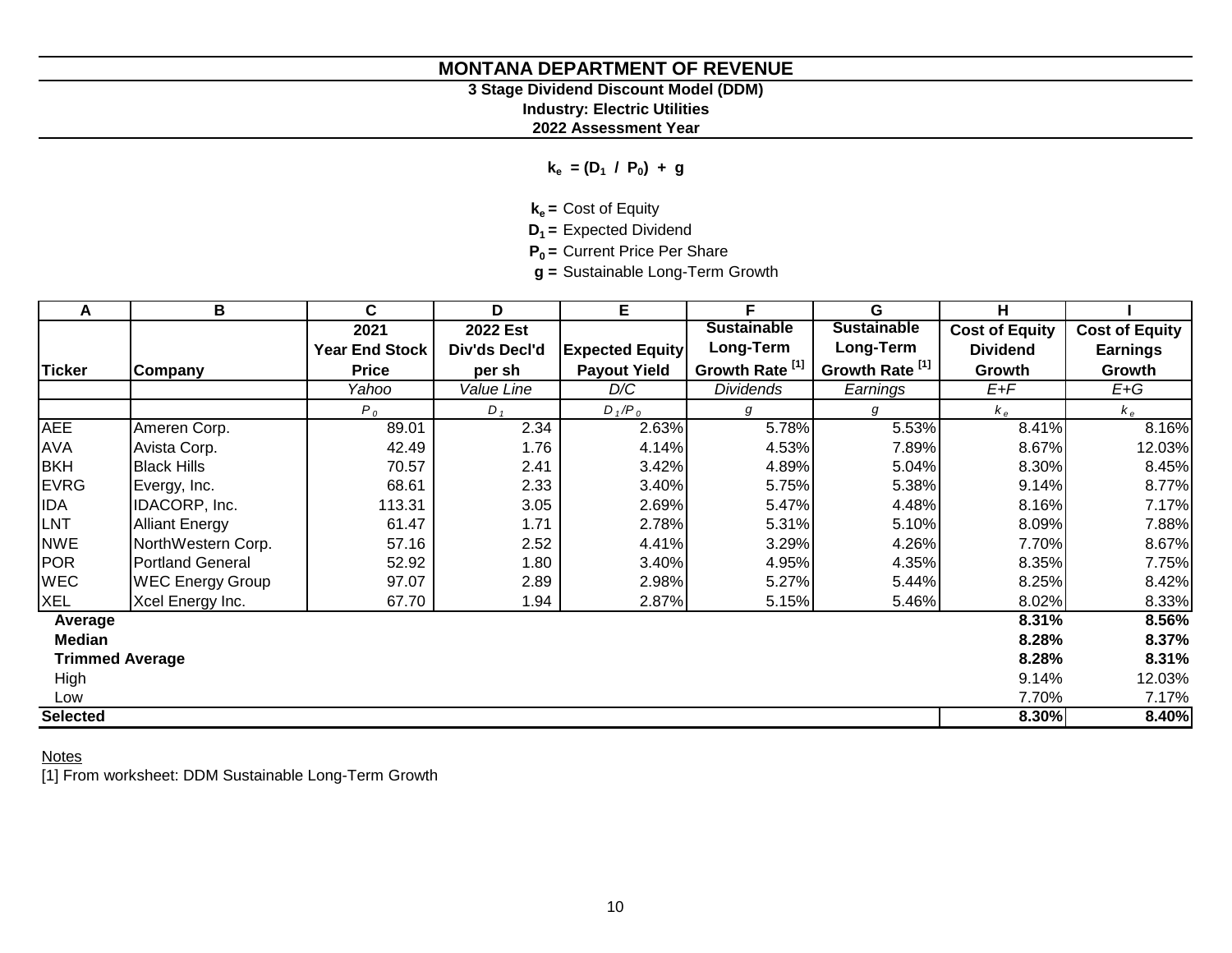### **Support for DDM - Short Term Growth Rate Calculations Industry: Electric Utilities 2022 Assessment Year**

| A            | В                       | C                    | D             | Е               | с             | G                 |  |
|--------------|-------------------------|----------------------|---------------|-----------------|---------------|-------------------|--|
|              |                         | <b>End of Year</b>   | Div'ds Decl'd | <b>Expected</b> | Div'ds Decl'd | <b>Short-Term</b> |  |
|              |                         | <b>Closing Stock</b> | per sh        | <b>Dividend</b> | per sh        | Growth            |  |
| Ticker       | Company                 | <b>Price</b>         | 2022 Est      | Yield           | 2024-2026 Est | Rate              |  |
|              |                         | Yahoo                | Value Line    | D/C             | Value Line    | Note $[1]$        |  |
| <b>AEE</b>   | Ameren Corp.            | 89.01                | 2.34          | 2.63%           | 2.90          | 7.41%             |  |
| <b>AVA</b>   | Avista Corp.            | 42.49                | 1.76          | 4.14%           | 2.00          | 4.35%             |  |
| <b>BKH</b>   | <b>Black Hills</b>      | 70.57                | 2.41          | 3.42%           | 2.80          | 5.13%             |  |
| <b>IEVRG</b> | Evergy, Inc.            | 68.61                | 2.33          | 3.40%           | 2.85          | 6.95%             |  |
| <b>IDA</b>   | IDACORP, Inc.           | 113.31               | 3.05          | 2.69%           | 3.70          | 6.65%             |  |
| <b>LNT</b>   | <b>Alliant Energy</b>   | 61.47                | 1.71          | 2.78%           | 2.05          | 6.23%             |  |
| <b>NWE</b>   | NorthWestern Corp.      | 57.16                | 2.52          | 4.41%           | 2.65          | 1.69%             |  |
| <b>POR</b>   | <b>Portland General</b> | 52.92                | 1.80          | 3.40%           | 2.10          | 5.27%             |  |
| <b>WEC</b>   | <b>WEC Energy Group</b> | 97.07                | 2.89          | 2.98%           | 3.45          | 6.08%             |  |
| <b>XEL</b>   | Xcel Energy Inc.        | 67.70                | 1.94          | 2.87%           | 2.30          | 5.84%             |  |

|               | В                       |                     |      |                     | Е                 |
|---------------|-------------------------|---------------------|------|---------------------|-------------------|
|               |                         | <b>Earnings per</b> |      | <b>Earnings per</b> | <b>Short-Term</b> |
|               |                         | share               |      | share               | Growth            |
| <b>Ticker</b> | Company                 | 2022 Est            |      | 2024-2026 Est       | Rate              |
|               |                         | Value Line          |      | Value Line          | Note $[1]$        |
| <b>AEE</b>    | Ameren Corp.            |                     | 4.10 | 5.00                | 6.84%             |
| <b>AVA</b>    | Avista Corp.            |                     | 2.05 | 2.75                | 10.29%            |
| <b>BKH</b>    | <b>Black Hills</b>      |                     | 4.05 | 4.75                | 5.46%             |
| <b>EVRG</b>   | Evergy, Inc.            |                     | 3.55 | 4.25                | 6.18%             |
| <b>IDA</b>    | IDACORP, Inc.           |                     | 5.10 | 5.75                | 4.08%             |
| <b>LNT</b>    | <b>Alliant Energy</b>   |                     | 2.75 | 3.25                | 5.73%             |
| <b>NWE</b>    | NorthWestern Corp.      |                     | 3.35 | 3.75                | 3.83%             |
| <b>POR</b>    | <b>Portland General</b> |                     | 2.90 | 3.25                | 3.87%             |
| <b>WEC</b>    | <b>WEC Energy Group</b> |                     | 4.35 | 5.25                | 6.47%             |
| <b>XEL</b>    | Xcel Energy Inc.        |                     | 3.10 | 3.75                | 6.55%             |

**Notes** 

[1] 4 year compound annual growth rate (CAGR) - 3 periods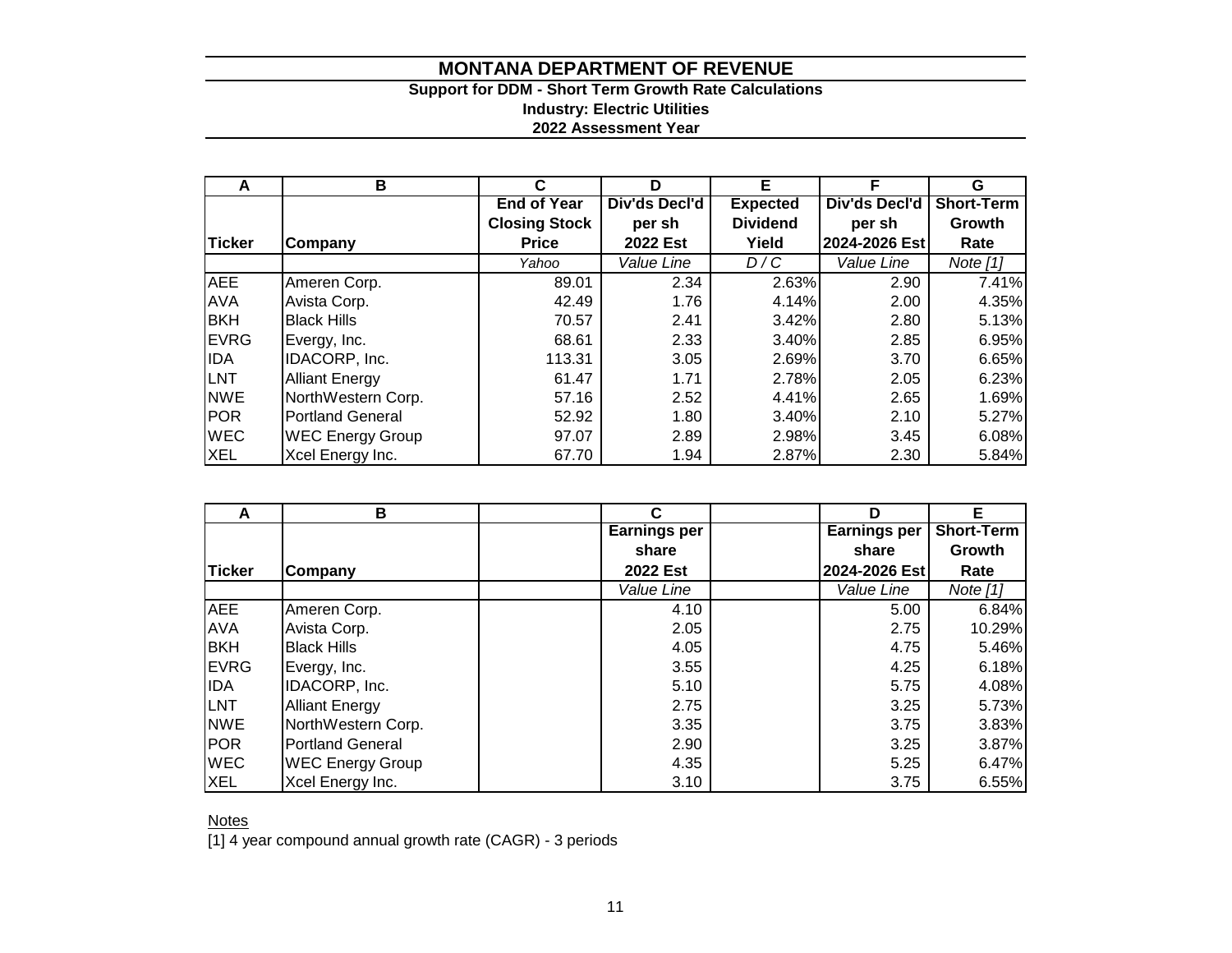#### **Support for DDM - Sustainable Long Term Growth**

**Industry: Electric Utilities**

**2022 Assessment Year**

|               | Dividend Growth Rate    |                                          |                                                                    |                                                                |                          |                                    |                                                                                             |                              | Stage 1 |                |       |       |       |
|---------------|-------------------------|------------------------------------------|--------------------------------------------------------------------|----------------------------------------------------------------|--------------------------|------------------------------------|---------------------------------------------------------------------------------------------|------------------------------|---------|----------------|-------|-------|-------|
| <b>Ticker</b> | Company                 | <b>Year End</b><br><b>Stock</b><br>Price | Expected<br><b>Short-Term</b><br><b>Dividend</b><br>Growth<br>Rate | <b>Expected</b><br>Long-Term Expected<br><b>Growth</b><br>Rate | <b>Dividend</b><br>Yield | Internal<br>Rate of<br>Return      | Implied<br><b>Sustainable</b><br>Long-Term<br><b>Growth Rate</b><br>(g)<br>$g = IRR - Div.$ | <b>Initial</b><br>Investment | $D_1$   | D <sub>2</sub> | $D_3$ | $D_4$ | $D_5$ |
|               |                         | Yahoo                                    | Note $[1]$                                                         | Note $[2]$                                                     | $D_1/P_0$                | $Ke = IRR$ of<br>$D_1$ : $D_{500}$ | Yield                                                                                       |                              |         |                |       |       |       |
| <b>AEE</b>    | Ameren Corp.            | 89.01                                    | 7.41%                                                              | 4.70%                                                          | 2.63%                    | 8.41%                              | 5.78%                                                                                       | (89.01)                      | 2.34    | 2.51           | 2.70  | 2.90  | 3.12  |
| <b>AVA</b>    | Avista Corp.            | 42.49                                    | 4.35%                                                              | 4.70%                                                          | 4.14%                    | 8.67%                              | 4.53%                                                                                       | (42.49)                      | 1.76    | 1.84           | 1.92  | 2.00  | 2.09  |
| <b>BKH</b>    | <b>Black Hills</b>      | 70.57                                    | 5.13%                                                              | 4.70%                                                          | 3.42%                    | 8.30%                              | 4.89%                                                                                       | (70.57)                      | 2.41    | 2.53           | 2.66  | 2.80  | 2.94  |
| <b>EVRG</b>   | Evergy, Inc.            | 68.61                                    | 6.95%                                                              | 4.70%                                                          | 3.40%                    | 9.14%                              | 5.75%                                                                                       | (68.61)                      | 2.33    | 2.49           | 2.66  | 2.85  | 3.05  |
| <b>IDA</b>    | IDACORP, Inc.           | 113.31                                   | 6.65%                                                              | 4.70%                                                          | 2.69%                    | 8.16%                              | 5.47%                                                                                       | (113.31)                     | 3.05    | 3.25           | 3.47  | 3.70  | 3.95  |
| LNT           | <b>Alliant Energy</b>   | 61.47                                    | 6.23%                                                              | 4.70%                                                          | 2.78%                    | 8.09%                              | 5.31%                                                                                       | (61.47)                      | 1.71    | 1.82           | 1.93  | 2.05  | 2.18  |
| <b>NWE</b>    | NorthWestern Corp.      | 57.16                                    | .69%                                                               | 4.70%                                                          | 4.41%                    | 7.70%                              | 3.29%                                                                                       | (57.16)                      | 2.52    | 2.56           | 2.61  | 2.65  | 2.69  |
| <b>POR</b>    | <b>Portland General</b> | 52.92                                    | 5.27%                                                              | 4.70%                                                          | 3.40%                    | 8.35%                              | 4.95%                                                                                       | (52.92)                      | 1.80    | 1.89           | 1.99  | 2.10  | 2.21  |
| <b>WEC</b>    | <b>WEC Energy Group</b> | 97.07                                    | 6.08%                                                              | 4.70%                                                          | 2.98%                    | 8.25%                              | 5.27%                                                                                       | (97.07)                      | 2.89    | 3.07           | 3.25  | 3.45  | 3.66  |
| <b>XEL</b>    | Xcel Energy Inc.        | 67.70                                    | 5.84%                                                              | 4.70%                                                          | 2.87%                    | 8.02%                              | 5.15%                                                                                       | (67.70)                      | 1.94    | 2.05           | 2.17  | 2.30  | 2.43  |

|               | Earnings Growth Rate    |                                   |                                                                           |                                                  |                          |                               |                                                                         |                              | Stage 1 |                |       |       |       |
|---------------|-------------------------|-----------------------------------|---------------------------------------------------------------------------|--------------------------------------------------|--------------------------|-------------------------------|-------------------------------------------------------------------------|------------------------------|---------|----------------|-------|-------|-------|
| <b>Ticker</b> | Company                 | Year End<br><b>Stock</b><br>Price | <b>Expected</b><br><b>Short-Term</b><br><b>Earnings</b><br>Growth<br>Rate | Expected<br>Long-Term Expected<br>Growth<br>Rate | <b>Dividend</b><br>Yield | Internal<br>Rate of<br>Return | Implied<br><b>Sustainable</b><br>Long-Term<br><b>Growth Rate</b><br>(g) | <b>Initial</b><br>Investment | $D_1$   | D <sub>2</sub> | $D_3$ | $D_4$ | $D_5$ |
|               |                         |                                   |                                                                           |                                                  |                          | $Ke = IRR$ of                 | $g = IRR - Div.$                                                        |                              |         |                |       |       |       |
|               |                         | Yahoo                             | Note [1]                                                                  | Note [2]                                         | $D_1/P_0$                | $D_1$ : $D_{500}$             | Yield                                                                   |                              |         |                |       |       |       |
| <b>AEE</b>    | Ameren Corp.            | 89.01                             | 6.84%                                                                     | 4.70%                                            | 2.63%                    | 8.16%                         | 5.53%                                                                   | (89.01)                      | 2.34    | 2.50           | 2.67  | 2.85  | 3.05  |
| <b>AVA</b>    | Avista Corp.            | 42.49                             | 10.29%                                                                    | 4.70%                                            | 4.14%                    | 12.03%                        | 7.89%                                                                   | (42.49)                      | 1.76    | 1.94           | 2.14  | 2.36  | 2.60  |
| <b>BKH</b>    | <b>Black Hills</b>      | 70.57                             | 5.46%                                                                     | 4.70%                                            | 3.42%                    | 8.45%                         | 5.04%                                                                   | (70.57)                      | 2.41    | 2.54           | 2.68  | 2.83  | 2.98  |
| <b>EVRG</b>   | Evergy, Inc.            | 68.61                             | 6.18%                                                                     | 4.70%                                            | 3.40%                    | 8.77%                         | 5.38%                                                                   | (68.61)                      | 2.33    | 2.47           | 2.63  | 2.79  | 2.96  |
| <b>IDA</b>    | IDACORP, Inc.           | 113.31                            | 4.08%                                                                     | 4.70%                                            | 2.69%                    | 7.17%                         | 4.48%                                                                   | (113.31)                     | 3.05    | 3.17           | 3.30  | 3.44  | 3.58  |
| LNT           | <b>Alliant Energy</b>   | 61.47                             | 5.73%                                                                     | 4.70%                                            | 2.78%                    | 7.88%                         | 5.10%                                                                   | (61.47)                      | 1.71    | 1.81           | 1.91  | 2.02  | 2.14  |
| <b>NWE</b>    | NorthWestern Corp.      | 57.16                             | 3.83%                                                                     | 4.70%                                            | 4.41%                    | 8.67%                         | 4.26%                                                                   | (57.16)                      | 2.52    | 2.62           | 2.72  | 2.82  | 2.93  |
| <b>POR</b>    | <b>Portland General</b> | 52.92                             | 3.87%                                                                     | 4.70%                                            | 3.40%                    | 7.75%                         | 4.35%                                                                   | (52.92)                      | 1.80    | 1.87           | 1.94  | 2.02  | 2.10  |
| <b>WEC</b>    | <b>WEC Energy Group</b> | 97.07                             | 6.47%                                                                     | 4.70%                                            | 2.98%                    | 8.42%                         | 5.44%                                                                   | (97.07)                      | 2.89    | 3.08           | 3.28  | 3.49  | 3.71  |
| <b>XEL</b>    | Xcel Energy Inc.        | 67.70                             | 6.55%                                                                     | 4.70%                                            | 2.87%                    | 8.33%                         | 5.46%                                                                   | (67.70)                      | 1.94    | 2.07           | 2.20  | 2.35  | 2.50  |

#### Notes

[1] From worksheet: DDM Short Term Growth Rate Calculations

[2] From worksheet: Inflation & Real Growth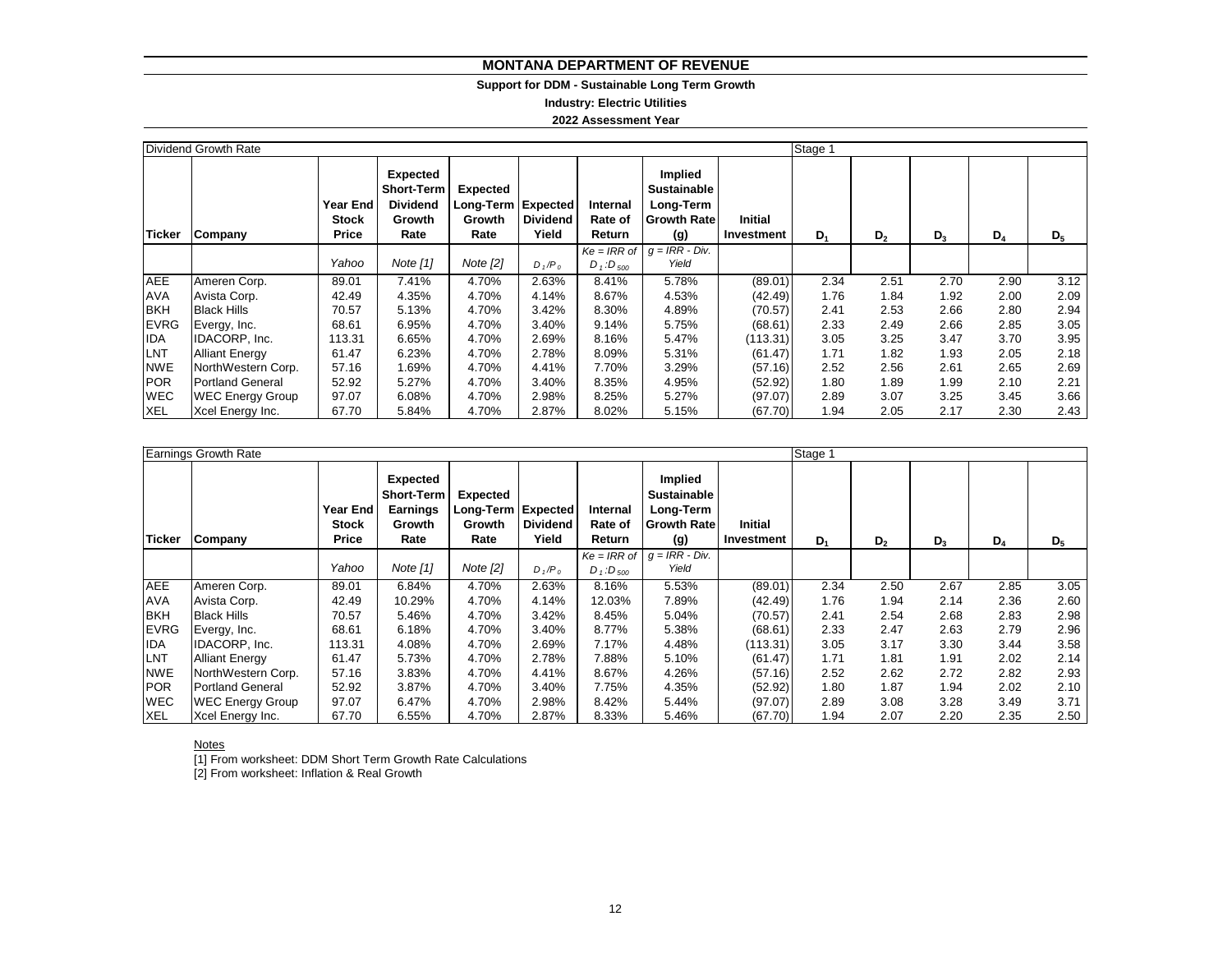#### **MONTANA DEPARTMENT OF REVENUE MONTANA DEPARTMENT OF REVENUE**

#### **Support for DDM - Sustainable Long Term Growth Support for DDM - Sustainable Long Term Growth**

**Industry: Electric Utilities Industry: Electric Utilities**

**2022 Assessment Year**

|               | Dividend Stage 2 |                |       |         |          |          |          |          |          |          |          |          |          |          |          | Stage 3  |          |                |
|---------------|------------------|----------------|-------|---------|----------|----------|----------|----------|----------|----------|----------|----------|----------|----------|----------|----------|----------|----------------|
| <b>Ticker</b> | $D_{6}$          | D <sub>7</sub> | $D_8$ | $D_{9}$ | $D_{10}$ | $D_{11}$ | $D_{12}$ | $D_{13}$ | $D_{14}$ | $D_{15}$ | $D_{16}$ | $D_{17}$ | $D_{18}$ | $D_{19}$ | $D_{20}$ | $D_{21}$ | $D_{22}$ | $D_{500}$      |
|               |                  |                |       |         |          |          |          |          |          |          |          |          |          |          |          |          |          |                |
| <b>AEE</b>    | 3.34             | 3.58           | 3.84  | 4.12    | 4.42     | 4.74     | 5.08     | 5.45     | 5.84     | 6.26     | 6.72     | 7.20     | 7.72     | 8.28     | 8.88     | 9.30     | 9.73     | 33,326,855,627 |
| <b>AVA</b>    | 2.18             | 2.27           | 2.37  | 2.48    | 2.59     | 2.70     | 2.82     | 2.94     | 3.07     | 3.20     | 3.34     | 3.49     | 3.64     | 3.80     | 3.97     | 4.15     | 4.35     | 14,892,676,490 |
| <b>BKH</b>    | 3.09             | 3.25           | 3.42  | 3.59    | 3.77     | 3.97     | 4.17     | 4.38     | 4.61     | 4.84     | 5.09     | 5.35     | 5.62     | 5.90     | 6.21     | 6.50     | 6.80     | 23,292,720,409 |
| <b>EVRG</b>   | 3.26             | 3.48           | 3.71  | 3.96    | 4.23     | 4.52     | 4.83     | 5.16     | 5.51     | 5.88     | 6.28     | 6.71     | 7.17     | 7.65     | 8.17     | 8.56     | 8.96     | 30,671,439,319 |
| <b>IDA</b>    | 4.20             | 4.48           | 4.77  | 5.08    | 5.41     | 5.76     | 6.14     | 6.54     | 6.97     | 7.42     | 7.91     | 8.42     | 8.97     | 9.56     | 10.18    | 10.66    | 11.16    | 38,206,195,447 |
| LNT           | 2.31             | 2.45           | 2.60  | 2.76    | 2.93     | 3.11     | 3.30     | 3.50     | 3.72     | 3.95     | 4.19     | 4.45     | 4.72     | 5.01     | 5.32     | 5.57     | 5.83     | 19,949,823,217 |
| <b>NWE</b>    | 2.75             | 2.80           | 2.85  | 2.90    | 2.96     | 3.02     | 3.07     | 3.13     | 3.19     | 3.25     | 3.31     | 3.37     | 3.44     | 3.50     | 3.57     | 3.74     | 3.91     | 13,396,774,366 |
| <b>POR</b>    | 2.33             | 2.45           | 2.58  | 2.71    | 2.85     | 3.00     | 3.16     | 3.33     | 3.50     | 3.68     | 3.88     | 4.08     | 4.29     | 4.52     | 4.75     | 4.98     | 5.21     | 17,836,644,272 |
| <b>WEC</b>    | 3.88             | 4.11           | 4.36  | 4.62    | 4.90     | 5.19     | 5.50     | 5.83     | 6.18     | 6.55     | 6.94     | 7.36     | 7.80     | 8.26     | 8.76     | 9.17     | 9.60     | 32,871,078,059 |
| <b>XEL</b>    | 2.57             | 2.72           | 2.88  | 3.05    | 3.22     | 3.41     | 3.60     | 3.81     | 4.03     | 4.26     | 4.51     | 4.77     | 5.04     | 5.33     | 5.64     | 5.91     | 6.18     | 21,170,731,775 |

|             | Earnings Stage 2<br>Stage 3 |                |       |       |          |          |          |          |          |          |          |          |          |          |          |          |          |                |
|-------------|-----------------------------|----------------|-------|-------|----------|----------|----------|----------|----------|----------|----------|----------|----------|----------|----------|----------|----------|----------------|
| Ticker      | $D_6$                       | D <sub>7</sub> | $D_8$ | $D_9$ | $D_{10}$ | $D_{11}$ | $D_{12}$ | $D_{13}$ | $D_{14}$ | $D_{15}$ | $D_{16}$ | $D_{17}$ | $D_{18}$ | $D_{19}$ | $D_{20}$ | $D_{21}$ | $D_{22}$ | $D_{500}$      |
|             |                             |                |       |       |          |          |          |          |          |          |          |          |          |          |          |          |          |                |
| <b>AEE</b>  | 3.25                        | 3.47           | 3.70  | 3.95  | 4.22     | 4.50     | 4.80     | 5.12     | 5.46     | 5.83     | 6.22     | 6.64     | 7.08     | 7.55     | 8.06     | 8.44     | 8.84     | 30,253,039,973 |
| <b>AVA</b>  | 2.86                        | 3.15           | 3.46  | 3.80  | 4.18     | 4.59     | 5.05     | 5.55     | 6.10     | 6.70     | 7.37     | 8.10     | 8.90     | 9.78     | 10.75    | 11.26    | 11.79    | 40,353,317,266 |
| <b>BKH</b>  | 3.14                        | 3.31           | 3.49  | 3.68  | 3.88     | 4.09     | 4.31     | 4.54     | 4.79     | 5.05     | 5.32     | 5.61     | 5.91     | 6.23     | 6.57     | 6.88     | 7.20     | 24,649,775,765 |
| <b>EVRG</b> | 3.14                        | 3.33           | 3.54  | 3.75  | 3.98     | 4.22     | 4.48     | 4.75     | 5.04     | 5.35     | 5.67     | 6.02     | 6.38     | 6.77     | 7.18     | 7.52     | 7.87     | 26,959,583,691 |
| <b>IDA</b>  | 3.73                        | 3.88           | 4.04  | 4.21  | 4.38     | 4.56     | 4.75     | 4.94     | 5.15     | 5.36     | 5.58     | 5.81     | 6.05     | 6.30     | 6.56     | 6.87     | 7.19     | 24,617,667,847 |
| LNT         | 2.26                        | 2.39           | 2.52  | 2.66  | 2.81     | 2.97     | 3.14     | 3.32     | 3.51     | 3.70     | 3.91     | 4.14     | 4.37     | 4.62     | 4.88     | 5.11     | 5.35     | 18,309,363,028 |
| <b>NWE</b>  | 3.04                        | 3.16           | 3.28  | 3.41  | 3.54     | 3.68     | 3.83     | 3.97     | 4.13     | 4.29     | 4.46     | 4.63     | 4.81     | 5.00     | 5.19     | 5.44     | 5.69     | 19,484,411,404 |
| <b>POR</b>  | 2.18                        | 2.26           | 2.35  | 2.44  | 2.54     | 2.64     | 2.74     | 2.85     | 2.96     | 3.08     | 3.20     | 3.33     | 3.46     | 3.59     | 3.73     | 3.91     | 4.09     | 14,013,654,366 |
| <b>WEC</b>  | 3.95                        | 4.20           | 4.47  | 4.75  | 5.05     | 5.37     | 5.71     | 6.08     | 6.46     | 6.87     | 7.31     | 7.77     | 8.27     | 8.79     | 9.35     | 9.79     | 10.25    | 35,101,738,878 |
| <b>XEL</b>  | 2.66                        | 2.83           | 3.01  | 3.21  | 3.41     | 3.63     | 3.87     | 4.12     | 4.38     | 4.66     | 4.96     | 5.28     | 5.62     | 5.98     | 6.37     | 6.66     | 6.98     | 23,891,035,472 |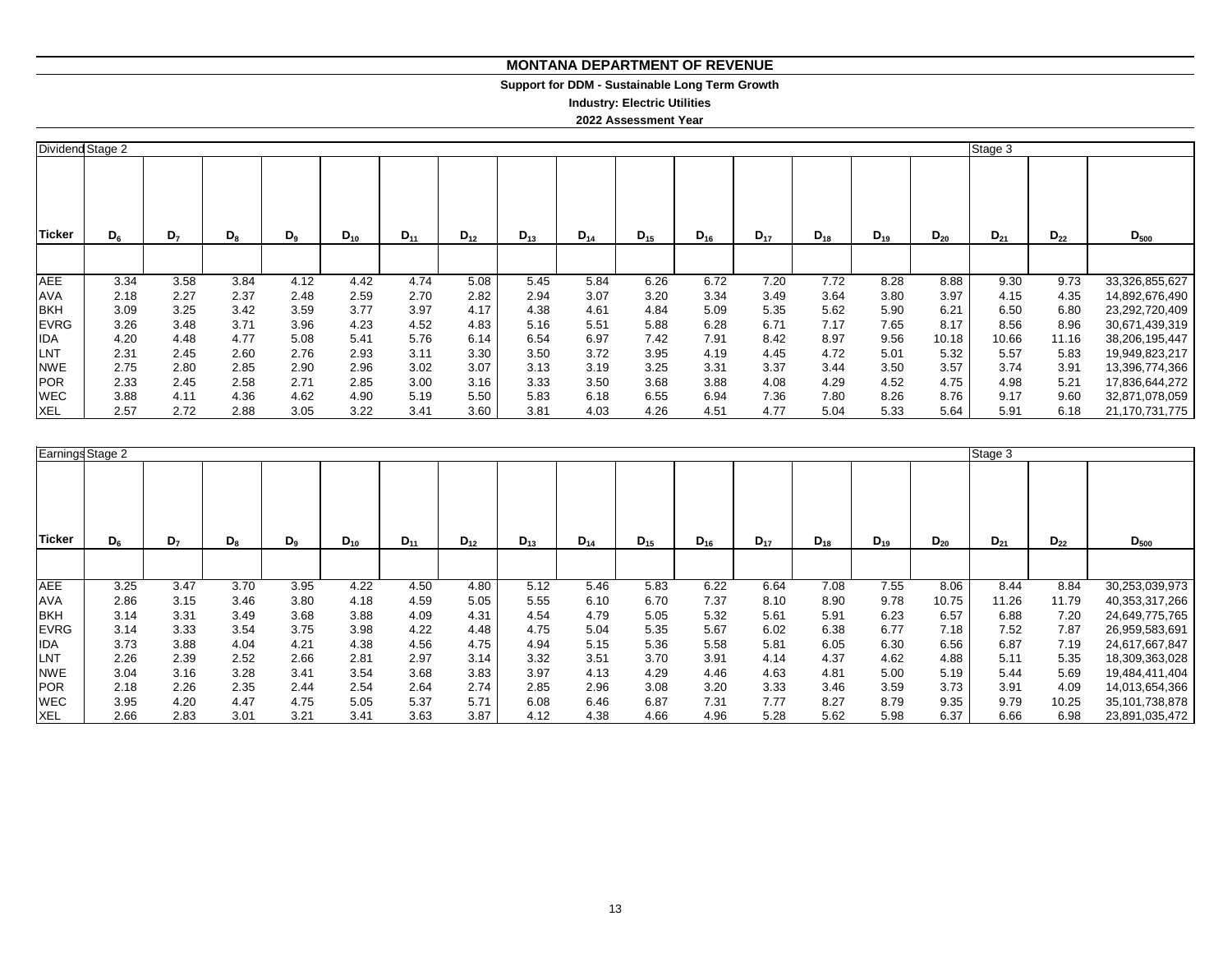#### **Support for Yield Capitalization Rate - Debt Rating Industry: Electric Utilities 2022 Assessment Year**

| A               | в                       | C               | D                | Е                | F              |
|-----------------|-------------------------|-----------------|------------------|------------------|----------------|
|                 |                         |                 |                  | Moody's          |                |
|                 |                         | <b>Industry</b> | <b>Financial</b> | <b>Long Term</b> | <b>Numeric</b> |
| <b>Ticker</b>   | Company                 | Group           | <b>Strength</b>  | Rating           | Rating         |
|                 |                         | Value Line      | Value Line       | Moodys.com       |                |
|                 |                         |                 |                  |                  |                |
| <b>AEE</b>      | Ameren Corp.            | <b>UTILCENT</b> | A                | Baa1             | 8              |
| <b>AVA</b>      | Avista Corp.            | <b>UTILWEST</b> | $B++$            | Baa2             | 9              |
| <b>BKH</b>      | <b>Black Hills</b>      | <b>UTILWEST</b> | A                | Baa2             | 9              |
| <b>EVRG</b>     | Evergy, Inc.            | <b>UTILCENT</b> | $B++$            | Baa2             | 9              |
| <b>IDA</b>      | IDACORP, Inc.           | <b>UTILWEST</b> | A+               | Baa1             | 8              |
| LNT             | <b>Alliant Energy</b>   | <b>UTILCENT</b> | A                | Baa2             | 9              |
| <b>NWE</b>      | NorthWestern Corp.      | <b>UTILWEST</b> | $B++$            | Baa2             | 9              |
| <b>POR</b>      | <b>Portland General</b> | <b>UTILWEST</b> | $B++$            | A3               | $\overline{7}$ |
| <b>WEC</b>      | <b>WEC Energy Group</b> | <b>UTILCENT</b> | A+               | Baa1             | 8              |
| <b>XEL</b>      | Xcel Energy Inc.        | <b>UTILWEST</b> | A+               | Baa1             | 8              |
| Average         |                         |                 |                  |                  | 8              |
| <b>Median</b>   |                         |                 |                  |                  | 9              |
|                 | <b>Trimmed Average</b>  |                 |                  |                  | 9              |
| High            |                         |                 |                  |                  | 9              |
| Low             |                         |                 |                  |                  |                |
| <b>Selected</b> |                         |                 |                  | Baa2             | 9              |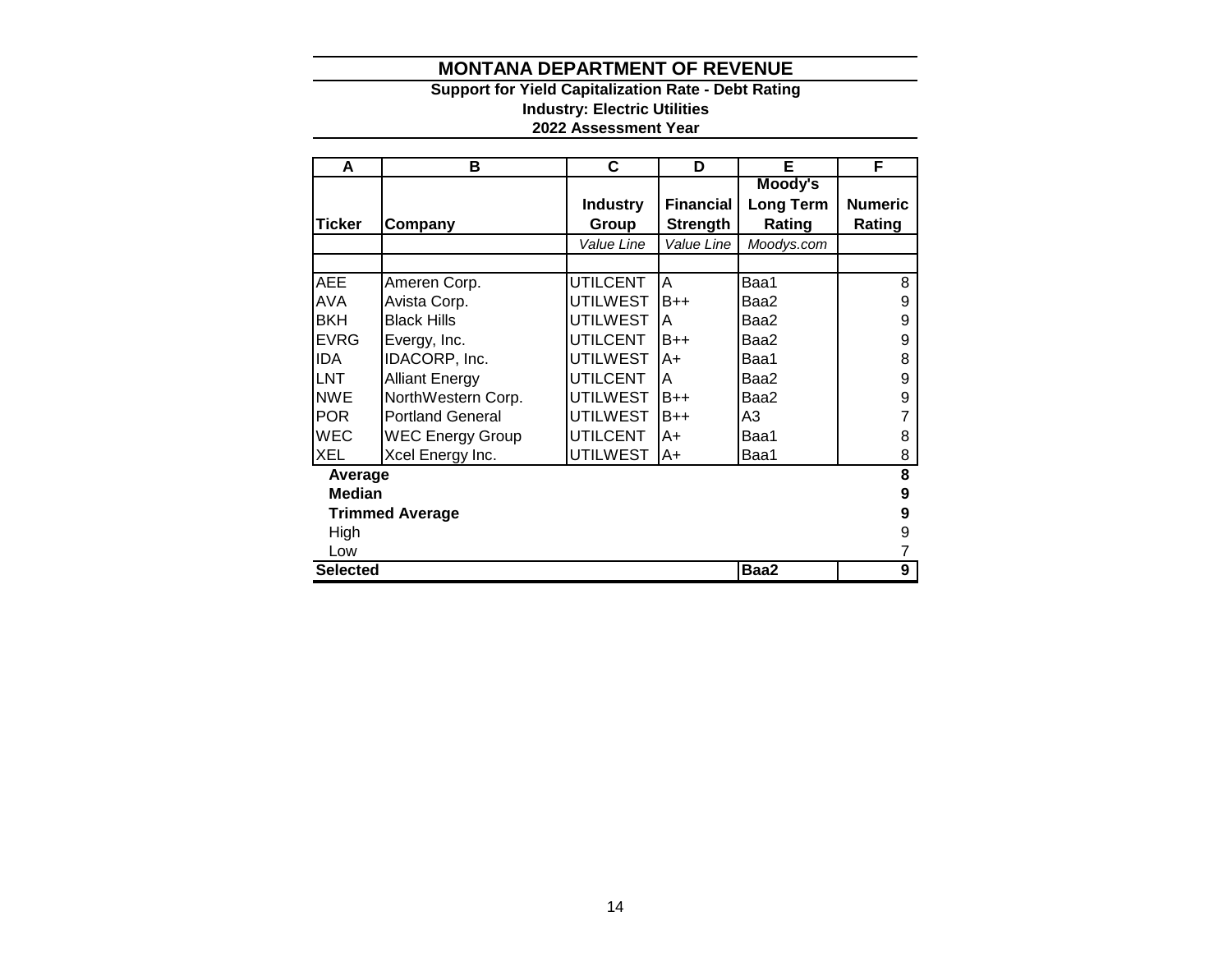#### **Support for Direct Capitalization - Equity Capitalization Rates**

**2022 Assessment Year Industry: Electric Utilities**

| А               | в                       | C.           | D                  | Е             | Е                | G                        | н               |          |                        | ĸ             |                                               | м             | N           | O           | P                   | Q          | R           |
|-----------------|-------------------------|--------------|--------------------|---------------|------------------|--------------------------|-----------------|----------|------------------------|---------------|-----------------------------------------------|---------------|-------------|-------------|---------------------|------------|-------------|
|                 |                         |              |                    |               |                  |                          |                 |          |                        |               |                                               |               | Ke          | Ke          |                     |            |             |
|                 |                         | End of       |                    |               |                  |                          |                 |          |                        |               |                                               |               | Estimate -  | Estimate -  |                     |            |             |
|                 |                         | Year         |                    |               |                  |                          | Ke              | Ke       |                        |               |                                               |               | Cash        | Cash        |                     |            |             |
|                 |                         | Closing      |                    |               |                  |                          | Estimate -      |          | Estimate - VL Historic | <b>VL Est</b> |                                               | <b>VL Est</b> | <b>Flow</b> | <b>Flow</b> |                     | Book       |             |
|                 |                         | <b>Stock</b> | <b>VL Historic</b> | <b>VL Est</b> |                  | VL Historic   VL Est P/E | <b>Earnings</b> | Earnings |                        |               | <b>Cash Flow Cash Flow VL Historic</b>        | P/CF          | (Hist.      | (Est.       | <b>Market Value</b> | Value      |             |
| <b>Ticker</b>   | Company                 | Price        | <b>EPS</b>         | <b>EPS</b>    | <b>P/E Ratio</b> | Ratio                    | (Hist. $P/E$ )  |          |                        |               | (Est. P/E) Per Share   Per Share   P/CF Ratio | Ratio         | P/CF        | P(CF)       | of Equity           | of Equity  | <b>MTBR</b> |
|                 |                         | Yahoo        | Value Line         | Value Line    | C/D              | C/E                      | 1/F             | 1/G      | Value Line             | Value Line    | C/J                                           | C/K           | 1/L         | 1/M         | Price x Shrs        | Value Line | P/Q         |
| <b>AEE</b>      | Ameren Corp.            | 89.01        | 3.84               | 4.10          | 23.18            | 21.71                    | 4.31%           | 4.61%    | 8.89                   | 9.15          | 10.01                                         | 9.73          | 9.99%       | 10.28%      | 22,940,083          | 9,829,000  | 2.33        |
| <b>AVA</b>      | Avista Corp.            | 42.49        | 2.09               | 2.05          | 20.33            | 20.73                    | 4.92%           | 4.82%    | 5.16                   | 5.25          | 8.23                                          | 8.09          | 12.14%      | 12.36%      | 3,037,930           | 2,029,730  | 1.50        |
| <b>BKH</b>      | <b>Black Hills</b>      | 70.57        | 3.75               | 4.05          | 18.82            | 17.42                    | 5.31%           | 5.74%    | 7.41                   | 7.65          | 9.52                                          | 9.22          | 10.50%      | 10.84%      | 4,431,421           | 2,561,390  | 1.73        |
| <b>EVRG</b>     | Evergy, Inc.            | 68.61        | 3.83               | 3.55          | 17.91            | 19.33                    | 5.58%           | 5.17%    | 7.06                   | 8.15          | 9.72                                          | 8.42          | 10.29%      | 11.88%      | 15,732,266          | 8,733,400  | 1.80        |
| IDA             | IDACORP, Inc.           | 113.31       | 4.85               | 5.10          | 23.36            | 22.22                    | 4.28%           | 4.50%    | 8.19                   | 8.50          | 13.84                                         | 13.33         | 7.23%       | 7.50%       | 5,723,968           | 2,559,980  | 2.24        |
| LNT             | <b>Alliant Energy</b>   | 61.47        | 2.62               | 2.75          | 23.46            | 22.35                    | 4.26%           | 4.47%    | 5.25                   | 5.65          | 11.71                                         | 10.88         | 8.54%       | 9.19%       | 15,396,670          | 5,990,000  | 2.57        |
| <b>NWE</b>      | NorthWestern Corp.      | 57.16        | 3.60               | 3.35          | 15.88            | 17.06                    | 6.30%           | 5.86%    | 6.72                   | 7.05          | 8.51                                          | 8.11          | 11.76%      | 12.33%      | 3,292,773           | 2,079,090  | 1.58        |
| <b>POR</b>      | <b>Portland General</b> | 52.92        | 2.73               | 2.90          | 19.38            | 18.25                    | 5.16%           | 5.48%    | 6.80                   | 7.50          | 7.78                                          | 7.06          | 12.85%      | 14.17%      | 4,431,421           | 2,613,000  | 1.70        |
| <b>WEC</b>      | <b>WEC Energy Group</b> | 97.07        | 4.11               | 4.35          | 23.62            | 22.31                    | 4.23%           | 4.48%    | 6.90                   | 7.45          | 14.07                                         | 13.03         | 7.11%       | 7.67%       | 30,619,230          | 10,500,100 | 2.92        |
| <b>XEL</b>      | Xcel Energy Inc.        | 67.70        | 2.96               | 3.10          | 22.87            | 21.84                    | 4.37%           | 4.58%    | 6.61                   | 7.10          | 10.24                                         | 9.54          | 9.76%       | 10.49%      | 36,830,509          | 14,575,000 | 2.53        |
| Average         |                         |              |                    |               | 20.88            | 20.32                    | 4.87%           | 4.97%    |                        |               | 10.36                                         | 9.74          | 10.02%      | 10.67%      |                     |            | 2.09        |
| Median          |                         |              |                    |               | 21.60            | 21.22                    | 4.65%           | 4.72%    |                        |               | 9.87                                          | 9.38          | 10.14%      | 10.66%      |                     |            | 2.02        |
|                 | <b>Trimmed Average</b>  |              |                    |               | 21.17            | 20.48                    | 4.78%           | 4.92%    |                        |               | 10.22                                         | 9.63          | 10.03%      | 10.63%      |                     |            | 2.06        |
| High            |                         |              |                    |               | 23.62            | 22.35                    | 6.30%           | 5.86%    |                        |               | 14.07                                         | 13.33         | 12.85%      | 14.17%      |                     |            | 2.92        |
| Low             |                         |              |                    |               | 15.88            | 17.06                    | 4.23%           | 4.47%    |                        |               | 7.78                                          | 7.06          | 7.11%       | 7.50%       |                     |            | 1.50        |
| <b>Selected</b> |                         |              |                    |               |                  |                          |                 | 4.90%    |                        |               |                                               |               |             | 10.40%      |                     |            | 2.05        |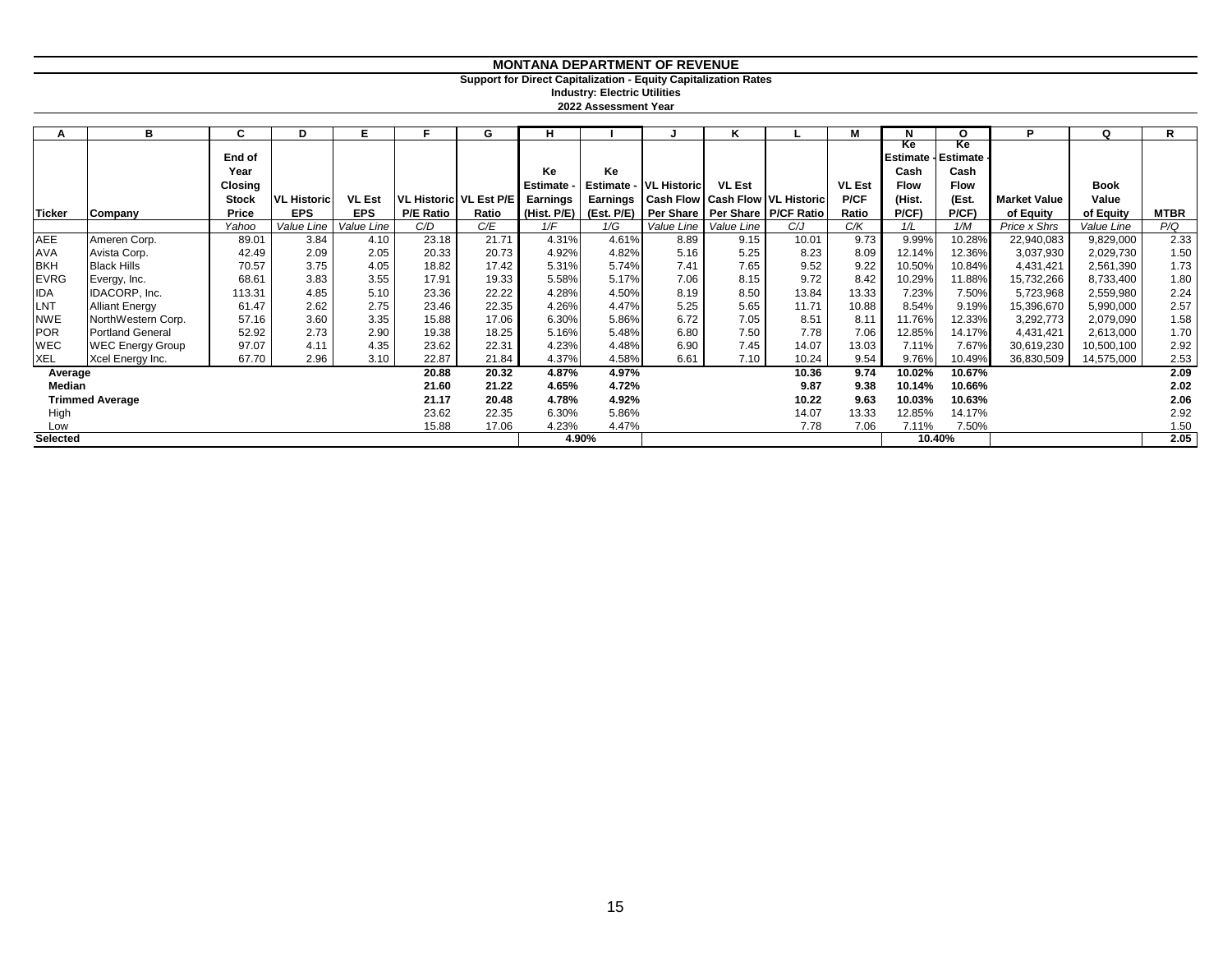# **Support for Direct Capitalization - Debt Capitalization Rate**

**Industry: Electric Utilities**

**2022 Assessment Year**

*(\$ in Thousands)*

| Α                    | B                       | C                   | D                    | F                    | F                   | G                   | н                 |                      |             |
|----------------------|-------------------------|---------------------|----------------------|----------------------|---------------------|---------------------|-------------------|----------------------|-------------|
|                      |                         | <b>Current Year</b> | <b>Previous Year</b> | <b>Previous Year</b> | <b>Current Year</b> | <b>Current Year</b> | Average           | <b>Current Yield</b> | <b>MTBR</b> |
| <b>Ticker</b>        | <b>Company</b>          | Interest Exp.       | <b>MV LT Debt</b>    | <b>BV LT Debt</b>    | <b>MV LT Debt</b>   | <b>BV LT Debt</b>   | <b>MV LT Debt</b> |                      |             |
|                      |                         | 10-K                | 10-K                 | 10-К                 | 10-K                | 10-К                | $(D+F)/2$         | (C/H)                | (F/G)       |
| <b>AEE</b>           | Ameren Corp.            | 383,000             | 13,315,000           | 11,086,000           | 14,521,000          | 13,067,000          | 13,918,000        | 2.75%                | 1.11        |
| <b>AVA</b>           | Avista Corp.            | 106,152             | 2,663,871            | 2,263,081            | 2,841,624           | 2,483,917           | 2,752,748         | 3.86%                | 1.14        |
| <b>BKH</b>           | <b>Black Hills</b>      | 154,112             | 4,208,167            | 3,536,536            | 4,570,619           | 4,126,923           | 4,389,393         | 3.51%                | 1.11        |
| <b>EVRG</b>          | Evergy, Inc.            | 372,600             | 11,968,000           | 10,321,100           | 12,236,800          | 11,165,500          | 12,102,400        | 3.08%                | 1.10        |
| <b>IDA</b>           | IDACORP, Inc.           | 84,145              | 2,466,967            | 2,000,414            | 2,381,172           | 2,000,640           | 2,424,070         | 3.47%                | 1.19        |
| LNT                  | <b>Alliant Energy</b>   | 277,000             | 8,498,000            | 7,166,000            | 8,845,000           | 7,883,000           | 8,671,500         | 3.19%                | 1.12        |
| <b>NWE</b>           | NorthWestern Corp.      | 93,674              | 2,747,194            | 2,432,700            | 2,842,108           | 2,556,250           | 2,794,651         | 3.35%                | 1.11        |
| POR                  | <b>Portland General</b> | 137,000             | 4,103,000            | 3,341,000            | 4,124,000           | 3,578,000           | 4,113,500         | 3.33%                | 1.15        |
| <b>WEC</b>           | <b>WEC Energy Group</b> | 471,100             | 16,183,500           | 14,290,800           | 16,846,100          | 15,590,100          | 16,514,800        | 2.85%                | 1.08        |
| <b>XEL</b>           | Xcel Energy Inc.        | 842,000             | 24,996,000           | 20,650,000           | 26,237,000          | 23,385,000          | 25,616,500        | 3.29%                | 1.12        |
| <b>All Companies</b> |                         | 2,920,783           |                      |                      | 95,445,423          | 85,836,330          | 93,297,561        | 3.13%                | 1.11        |
| Average              |                         |                     |                      |                      |                     |                     |                   | 3.27%                | 1.12        |
| Median               |                         |                     |                      |                      |                     |                     |                   | 3.31%                | 1.12        |
|                      | <b>Trimmed Average</b>  |                     |                      |                      |                     |                     |                   | 3.26%                | 1.12        |
| High                 |                         |                     |                      |                      |                     |                     |                   | 3.86%                | 1.19        |
| Low                  |                         |                     |                      |                      |                     |                     |                   | 2.75%                | 1.08        |
| <b>Selected</b>      |                         |                     |                      |                      |                     |                     |                   | 3.30%                | 1.12        |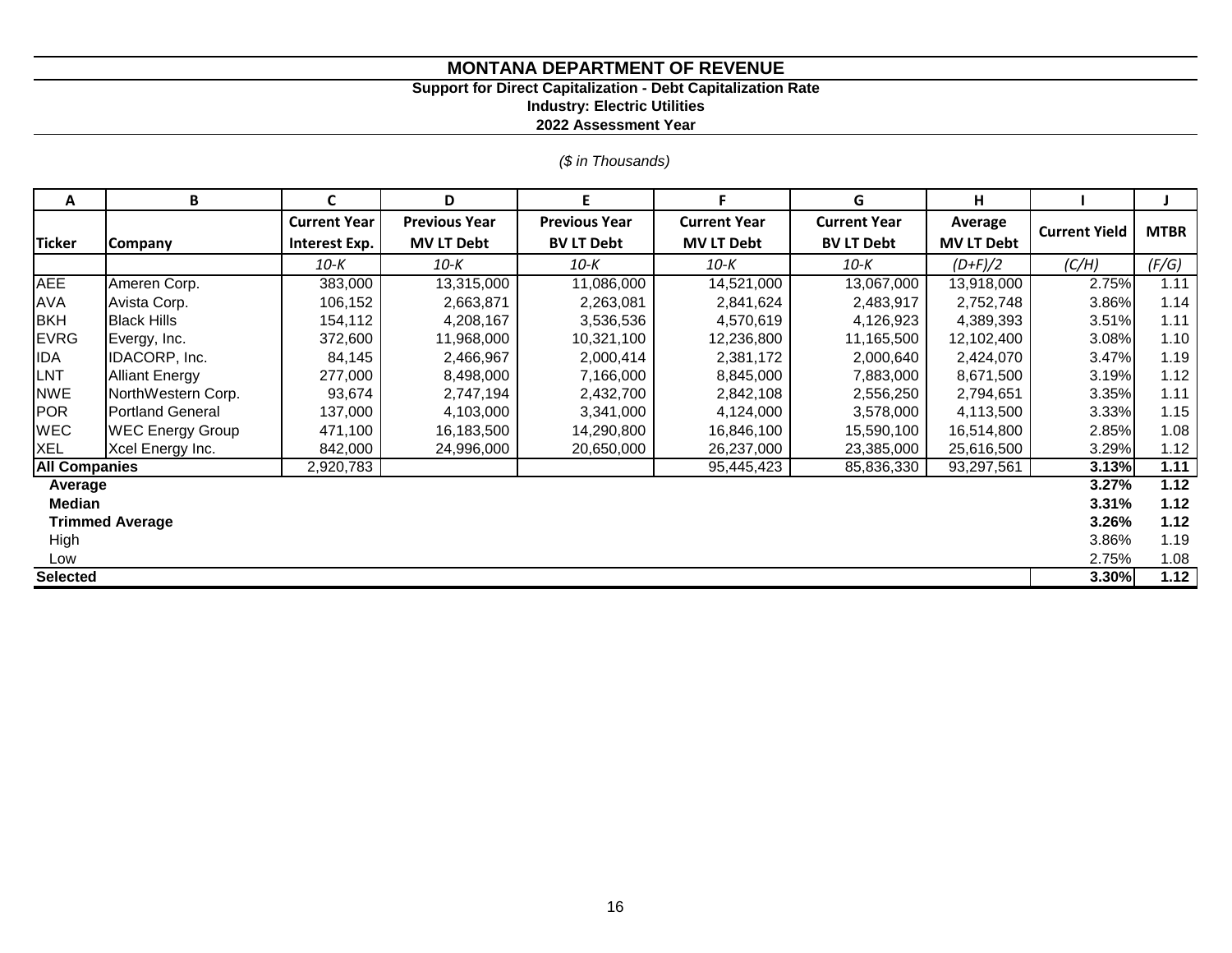#### **Support of Stock Price - From YAHOO Finance**

**Industry: Electric Utilities**

**2022 Assessment Year**

|               |                         | <b>End of Period Closing Stock Price</b> |       |       |        |       |       |        |        |        |        |        |        |  |  |
|---------------|-------------------------|------------------------------------------|-------|-------|--------|-------|-------|--------|--------|--------|--------|--------|--------|--|--|
|               |                         | 3                                        | 4     | ÷.    | 6.     |       | 8     | 9      | 10     | 11     | 12     | 13     | 14     |  |  |
| A             | в                       |                                          | D     | Е     | F      | G     | н     |        | J      | K      |        | М      | N      |  |  |
|               |                         |                                          |       |       |        |       |       |        |        |        |        |        |        |  |  |
| <b>Ticker</b> | Company                 | Jan.                                     | Feb.  | Mar.  | Apr.   | May.  | Jun.  | Jul.   | Aug.   | Sep.   | Oct.   | Nov.   | Dec.   |  |  |
| <b>AEE</b>    | Ameren Corp.            | 72.72                                    | 70.27 | 81.36 | 84.84  | 84.2  | 80.04 | 83.92  | 87.72  | 81     | 84.29  | 81.59  | 89.01  |  |  |
| <b>AVA</b>    | Avista Corp.            | 37.48                                    | 40.21 | 47.75 | 46.02  | 45.33 | 42.67 | 42.83  | 41.85  | 39.12  | 39.81  | 38.51  | 42.49  |  |  |
| <b>BKH</b>    | <b>Black Hills</b>      | 59.12                                    | 59.16 | 66.77 | 68.98  | 65.79 | 65.63 | 67.65  | 70.33  | 62.76  | 66.38  | 64.12  | 70.57  |  |  |
| <b>EVRG</b>   | Evergy, Inc.            | 53.73                                    | 53.63 | 59.53 | 63.97  | 61.99 | 60.43 | 65.22  | 68.45  | 62.2   | 63.75  | 63.3   | 68.61  |  |  |
| <b>IDA</b>    | IDACORP, Inc.           | 88.3                                     | 86.24 | 99.97 | 102.48 | 97.95 | 97.5  | 105.45 | 105.35 | 103.38 | 104.32 | 104.62 | 113.31 |  |  |
| LNT           | <b>Alliant Energy</b>   | 48.65                                    | 46.16 | 54.16 | 56.17  | 57.15 | 55.76 | 58.53  | 60.79  | 55.98  | 56.57  | 54.79  | 61.47  |  |  |
| <b>NWE</b>    | NorthWestern Corp.      | 54.47                                    | 58.48 | 65.2  | 68.03  | 63.35 | 60.22 | 61.99  | 63.6   | 57.3   | 56.86  | 55.3   | 57.16  |  |  |
| <b>POR</b>    | <b>Portland General</b> | 42.29                                    | 42.16 | 47.47 | 50.86  | 47.94 | 46.08 | 48.9   | 51.35  | 46.99  | 49.31  | 48.67  | 52.92  |  |  |
| <b>WEC</b>    | <b>WEC Energy Group</b> | 88.9                                     | 80.64 | 93.59 | 97.17  | 93.91 | 88.95 | 94.14  | 94.48  | 88.2   | 90.06  | 86.93  | 97.07  |  |  |
| <b>XEL</b>    | Xcel Energy Inc.        | 63.99                                    | 58.59 | 66.51 | 71.3   | 70.88 | 65.88 | 68.25  | 68.75  | 62.5   | 64.59  | 63.73  | 67.7   |  |  |